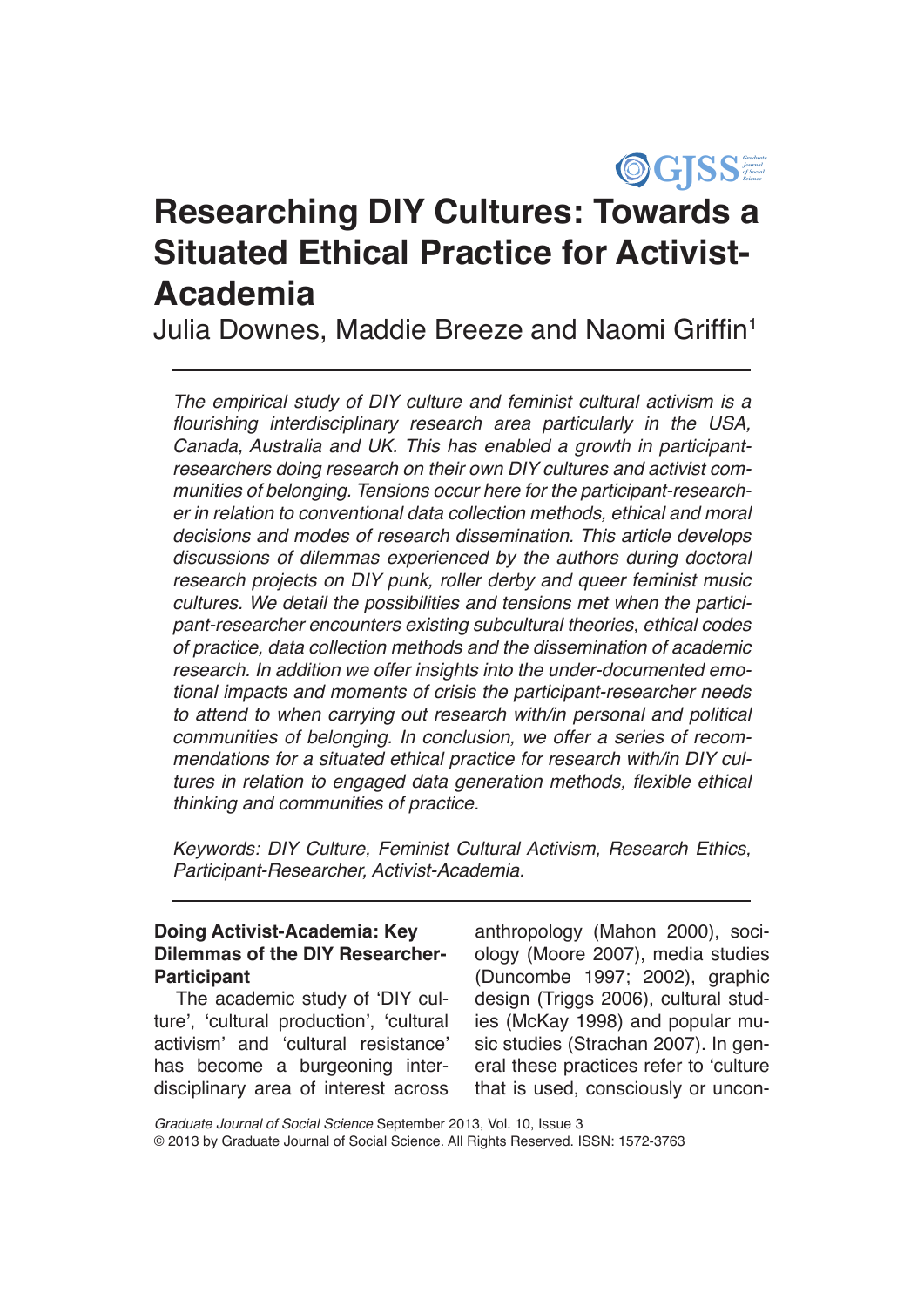sciously, effectively or not, to resist and/or change the dominant political, economic or social structure' (Duncombe 2002, 5). Important feminist interventions in subcultural studies identified the problematic privileging of the public activities of boys and young men (McRobbie and Garber 1976; McRobbie 1980) and opened up attention to the cultural lives of girls and young women. This sub-discipline, often known as 'girls studies', seeks to affirm the political agency and cultural productivity of girls and young women as subjects of critical inquiry (Kearney 2009). Subsequent interest in feminist cultural activism has grown in the US, Canada, UK and Australia (Leonard 1998; Rosenberg and Garofalo 1998; Driscoll 2002; Morris 2008; Kearney 2006; Driver 2007; Downes 2008; Marcus 2010). The study of girls and young women's DIY cultural participations in fanzines and blogs (Zobl 2009; Sabin and Triggs 2000), grassroots sports such as roller derby and skateboarding (Carlson 2010, 2011; Pomerantz, Currie & Kelly 2004; Pavlidis 2012; Pavlidis and Fulagar 2012), and an array of music cultures including riot grrrl, punk, rock and hip hop (LeBlanc 1999; Schippers 2002; Pough 2004; Reddington 2007; Downes 2012) have made important theoretical contributions to the social construction of gender, sexuality and feminism in contemporary society.

This burgeoning academic legitimacy of DIY culture and the cultural lives of girls and young women has run in parallel with the expansion of the UK higher education system. This has led to an influx of undergraduate and postgraduate students and the University as a space to document and critically interrogate radical lives, histories and cultural practices. Scholars of DIY cultures and radical social movements have acknowledged tensions and contradictions between academic (outsider) and activist (insider) positions (Halfacree 2004; Cresswell and Spandler 2012) and the academic treatment of subcultures has been critiqued by 'punkademics': punk cultural producers who later enter academic worlds (Furness 2012). Furthermore early career activist-academics have found that the conventions of neoliberal higher education institutions limit imagination for radical teaching, research and activism (SIGJ2 2012). However practical guidance or discussion of the ethical and moral dilemmas in making *personal* activist and radical cultures visible within academic structures is limited. In particular, little is currently known about the challenges of the participant-researcher of DIY feminist cultural activism: the researcher who conducts research in pre-existing social, personal and activist networks that they have been an active participant in before the opportunity of an academic research project arose. We are not suggesting that the participant-researcher represents a purer 'insider' position, able to access closed DIY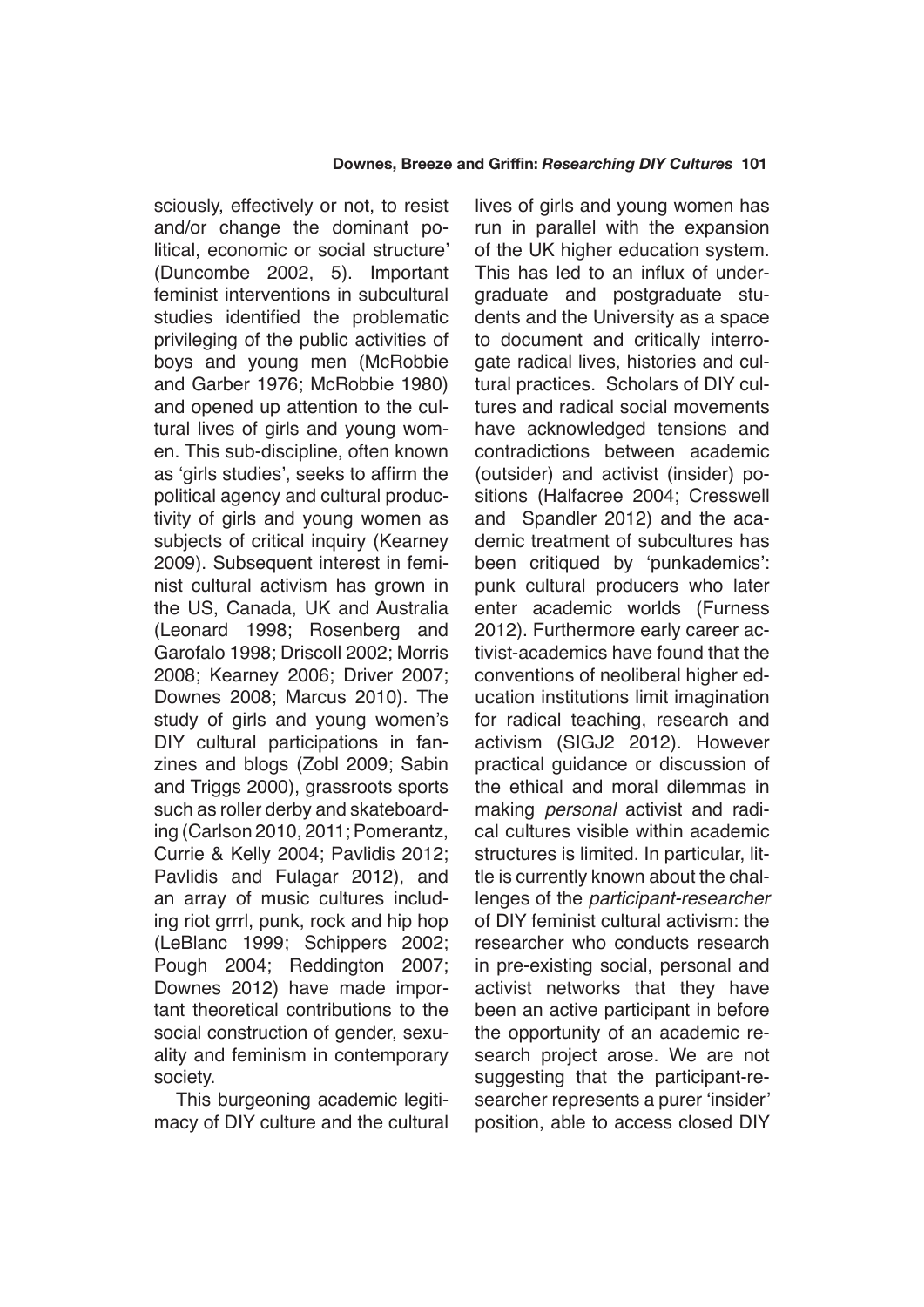worlds suspicious of academic 'outsiders' and thereby provide more 'authentic' accounts. However the participant-researcher is more likely to encounter tensions in established data collection methods, ethical protocols and modes of research dissemination that arguably constrain accounts of the multiplicity, complexity and contestation at the heart of DIY cultural life.

Recently in the UK events such as 'A Carnival of Feminist Cultural Activism' held in March 2011 at the University of York, 'Researching Feminist Futures' conference held in September 2011 at the University of Edinburgh, and the 'Gender and Subcultures' symposium held in September 2012 at Northumbria University, have provided spaces within which to bring together researchers, academics and postgraduate students engaged in critical inquiries of feminist cultural activism. It is through these spaces that the authors of this article met. In particular, this paper develops on discussions between the authors at the 'Researching DIY Cultures' workshop held as a free event associated with the 'Gender and Subcultures' symposium at Northumbria University.

In accordance with a critical tradition that acknowledges the operation of power within knowledge production and an understanding of knowledge as situated, partial and located (Spivak 1988; Haraway 1988; Foucault 1970), we wish to make our locations within DIY and academic worlds clear. Julia Downes has been involved in DIY feminist cultural activism since 2002 when she co-founded the DIY queer feminist Manifesta collective in Leeds, UK. This collective, and associated projects and collectives (e.g. Homocrime, Local Kid, FAG club, Ladyfest and Ladies Rock!), became the topic of her doctoral research from 2006–2009. Julia left Manifesta in May 2009 and completed her ESRC-funded doctorate on DIY queer feminist cultural resistance at the University of Leeds in 2010. She currently organises DIY queer feminist events in Newcastle upon Tyne as 'even clean hands cause damage' and works as a Research Associate at Durham University. Maddie Breeze's ESRCfunded doctoral research at the University of Edinburgh is an ethnographic exploration of creative, critical and collaborative practice in roller derby. Maddie's research grew out of her involvement with Edinburgh's roller derby league, which she cofounded in 2008. After long periods of recurrent injury Maddie stopped skating in 2011, and left the league in spring 2012. Naomi Griffin is currently undertaking her doctoral research into DIY punk in the North East of England at Northumbria University. Naomi has been involved in DIY punk to varying degrees for almost a decade. She co-founded the Equestrian Collective (a collective based in Durham City which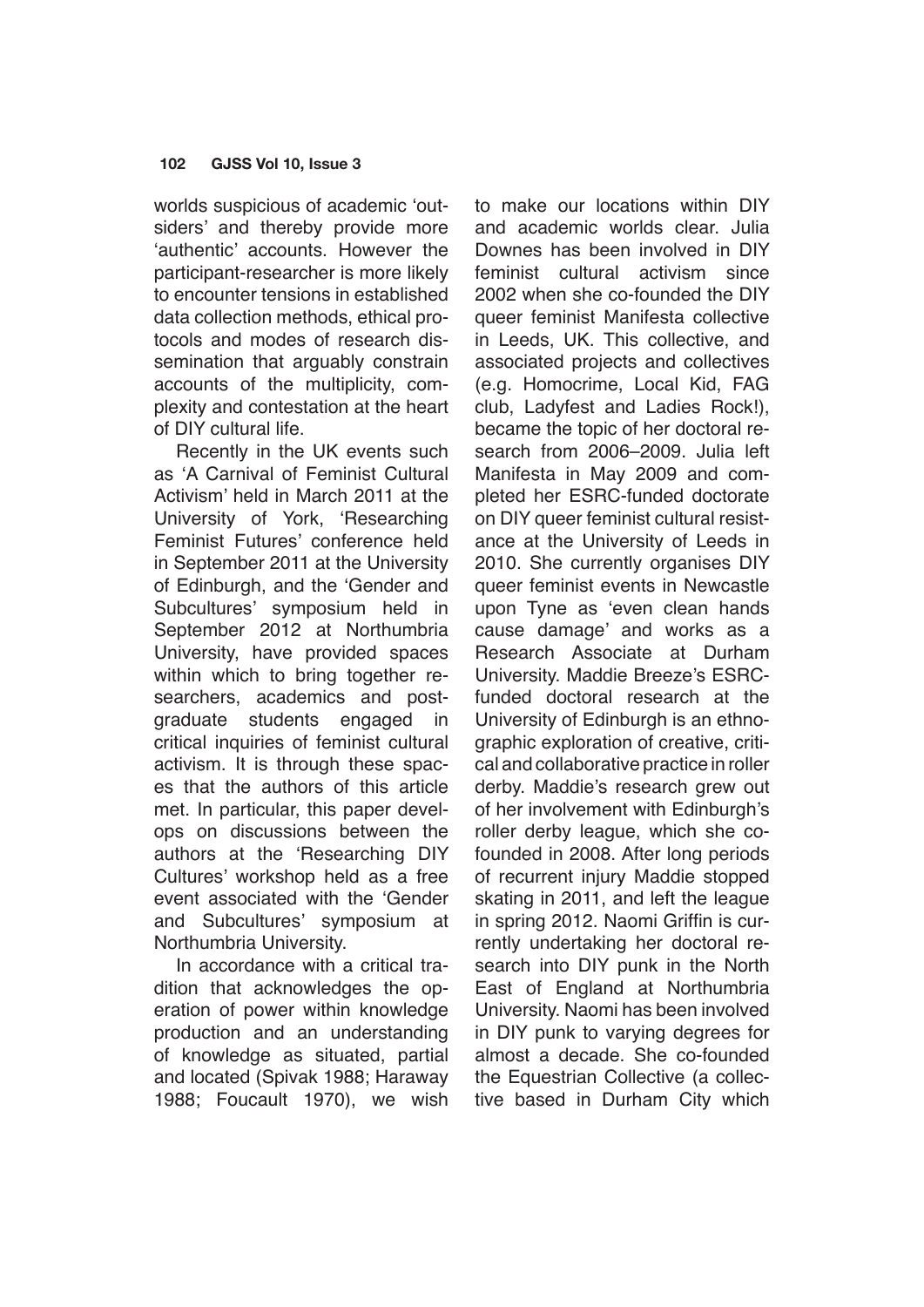organises punk shows and other events), is involved in a DIY record label (Discount Horse records), and has been in several bands over the years.

We draw on our own experiences throughout the doctoral research process to discuss marginalised ethical issues, complexities and dilemmas involved in researching radical, underground, DIY cultures and communities of personal and political belonging. We aim to respond to current gaps in research guidance and doctoral supervision to critically examine the ethical, moral and practical dilemmas, possibilities and potentials of doing research with/ in radical DIY cultures as a participant-researcher. We conclude with some constructive recommendations for future practice in relation to research ethics, engaged methods of data generation and communities of practice.

# **1. Confronting the Academic Study of DIY Cultures**

For some of us, the first steps into academia can seem like a logical outcome of the critical thinking skills acquired in a life embedded in radical pedagogies and alternative knowledge production. However academic knowledge produced about DIY cultures and activist lives can feel stilted. For instance, in his introduction 'Attempted Education and Righteous Accusations', Zack Furness criticises the way that punk has become another 'object' or 'text' of study analysed by scholars who 'seem to have a limited knowledge of punk music and DIY culture, and a level of engagement with punk scenes that is more akin to casual tourism than active participation' (Furness 2012, 12). The effect of this has meant that punk scholarship tends to be preoccupied with romantic, nostalgic and orthodox accounts that perpetuate dominant narratives about punk that marginalise women and girls, people of colour and queers from historical and contemporary accounts. Everyday punk practices and DIY cultural lives are displaced by a competition over definitions and dichotomous debates: is it a 'subculture' a 'neotribe', a 'post-subculture', a 'youth culture' or a 'scene'? Is it resistance or recuperation? Is it authentic or inauthentic? What are the identities that subcultures construct? In short, we concur with Zack Furness (2012) that 'outsider' academics who do not meaningfully engage with the DIY worlds they are researching can risk producing limited theories of radical DIY cultural practices. A DIY cultural participant who initially encounters this discipline in their undergraduate or postgraduate studies will inevitably find the area overwhelming and difficult to navigate. The scarcity of in-depth research with/in DIY cultures, its preoccupation with onedimensional debates, and a paucity of dialogue among academic colleagues about DIY cultures creates a difficult milieu in which to carve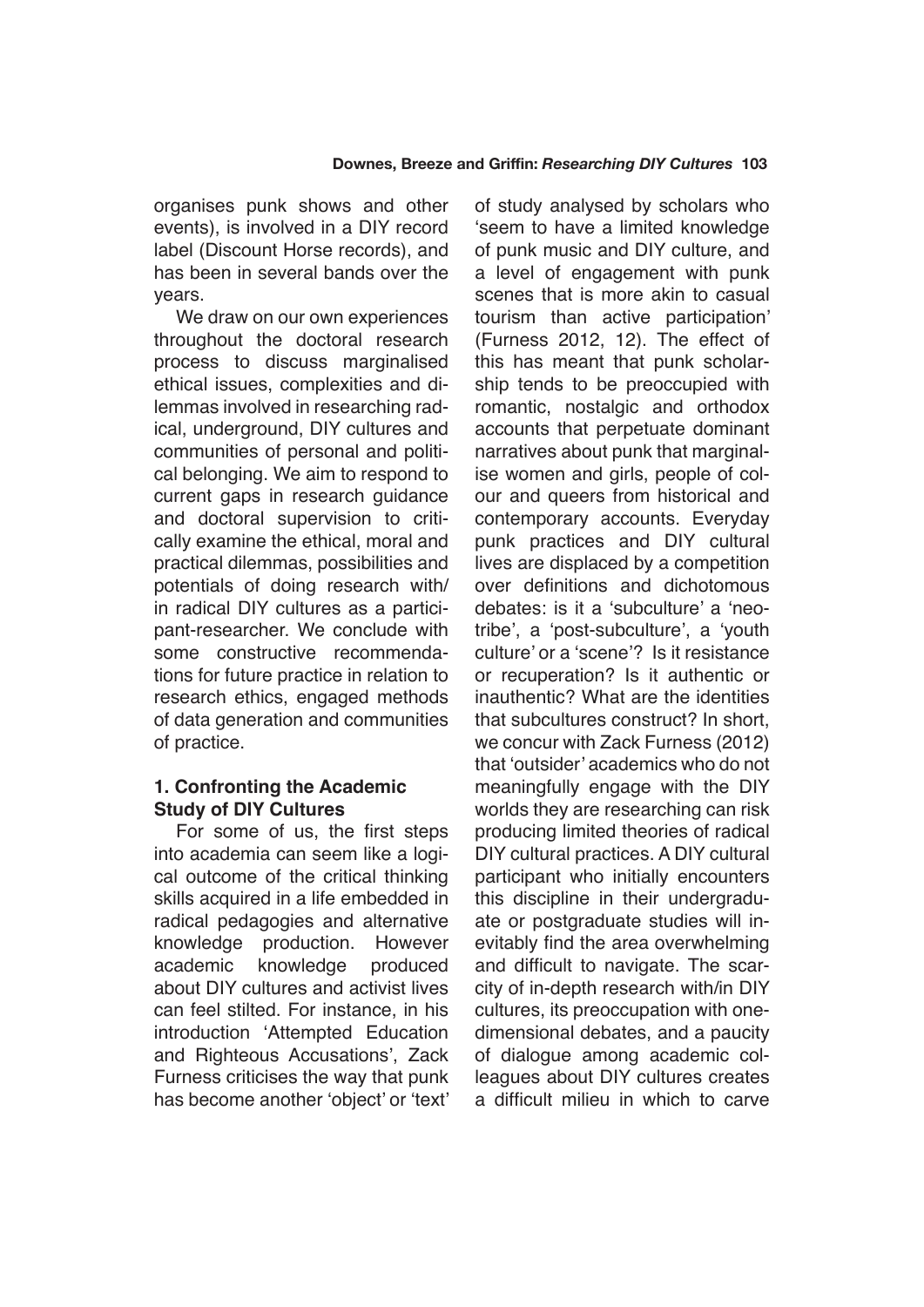out space to explore the everyday practices, processes and power relations of DIY cultures. Impacts of this include struggling with previous research and theory that feels alienating and spending an inordinate amount of time (in presentations) and/or words (in writing) describing DIY culture as an 'object'.

# **Ambivalences of the Subcultural 'Object'**

All authors have experienced the pressure to provide a coherent definition of our chosen DIY or subcultural 'object': riot grrrl, roller derby and punk. However in our experience our 'object' did not behave, stay still or remain in the boundaries of pre-established terms, debates and dominant media representations. The traditional focus of subcultures as examples of resistance to hegemonic power relations (Hall and Jefferson 1976; Hebdige 1979) failed to account for the complexity and contradictions of DIY cultures. For example, researching roller derby requires defining a cluster of diverse, conflict-ridden but nevertheless converging practices: to make a statement about what roller derby is. However from the perspective of a participant-researcher, the meaning of roller derby is multiple, shifting and not necessarily *coherent* (see Law 2004; Mol 2002). Consensus as to what roller derby is occurs loosely and occasionally, changes over time and is contingent upon the specific location of those involved. In particular, there is ambivalence in defining roller derby as a subcultural and *feminist* practice, a meaning that has become dominant in academic research and media accounts, as roller derby participants increasingly legitimise roller derby as a *sport*. For instance, in previous research, links between roller derby and riot grrrl cultures have been made (Pavlidis 2012; Pavlidis and Fullagar 2012), and the supposed 'punk' or 'rockabilly' aesthetic of roller derby has become central to media accounts of roller derby, for instance:

Ordinary sportswomen these punks are not […] Many of the female spectators have piercings and dyed black hair; some of their husbands have uncommonly long beards; and there is the occasional tot with a fun-sized Mohawk […] In fact, the only people not pierced or tattooed (aside from the children) are two firstaiders from St John Ambulance, who look bemused but are ready to jump to action if and when necessary (Halgrave 2010, para. 3, 5, 6).

However many skaters are scathing of the focus on subcultural aesthetics and reject the notion of roller derby as an example of alternative or subversive culture, instead preferring roller derby to be represented simply as 'sport'. For instance, in discussion with the local news in 2010, 'The Beefcake'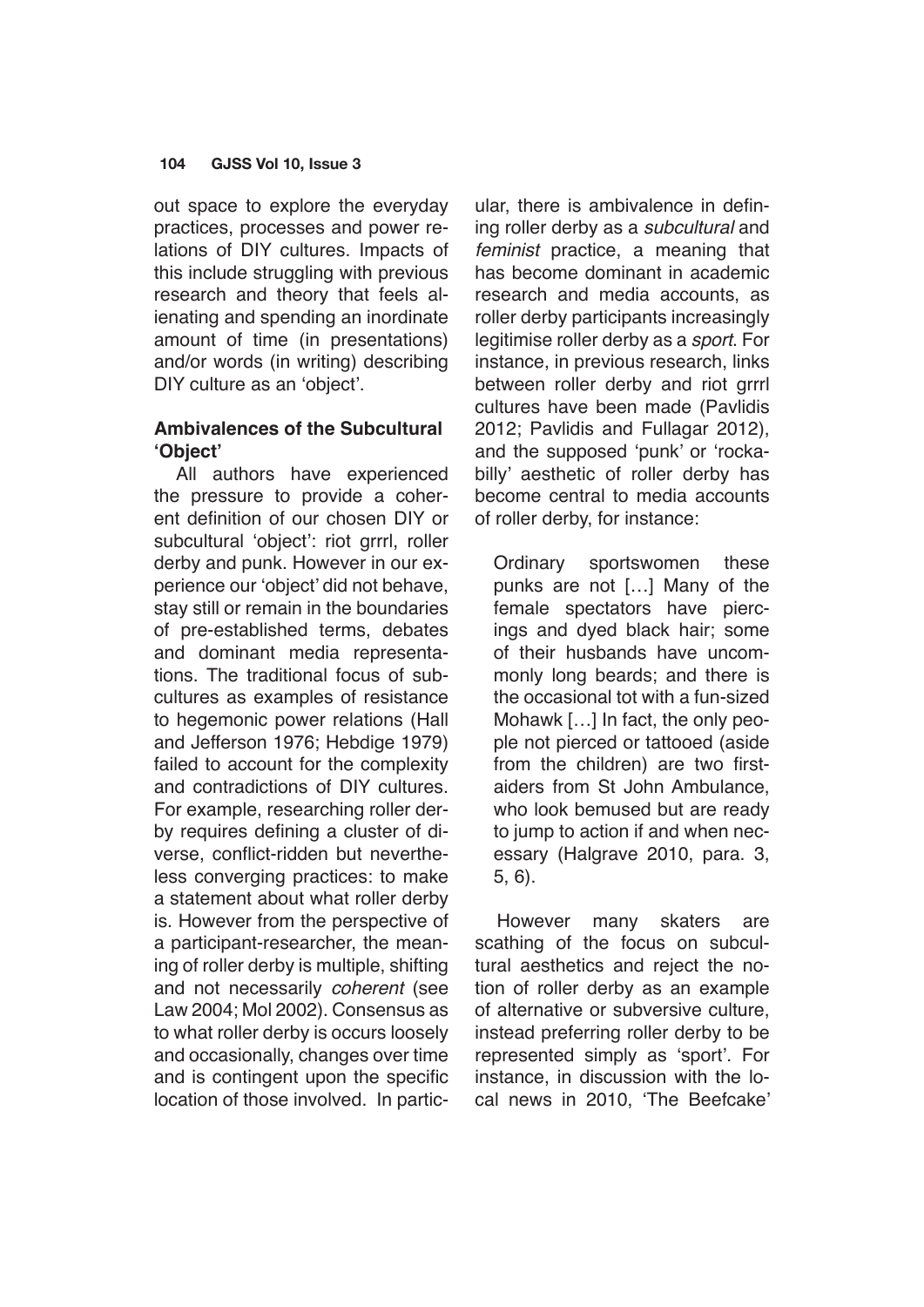was at pains to distance roller derby from such media caricatures, saying 'some people [who play roller derby] haven't even heard a punk band before' (Field notes, October 2010). In general a consensus develops that roller derby is more similar than different to other forms of sport.

Similarly much has been made of the potential for gender transgression and re-constructions of femininity in roller derby as a feminist practice (Finley 2010; Carlson 2010). However representations of roller derby as an example of gender and/ or feminist activism are not necessarily justified by skaters' definitions of their own practice. For instance, during discussion in a film-making workshop in September 2011 BM argued:

I do always think that's kind of interesting, whenever you're talking about roller derby it always goes straight to the feminism issues, [mmm] whereas you know, which is, it can make sense, but at the same time it immediately also detracts from the sport [yeah] [mmm] you know it's not just about feminism [yeah, yeah] it's also about people that just really, really like proper sport and skating and working hard and training and that whole camaraderie team thing, just so if I were to make a roller derby movie, I would have something that focused on, girls being on a sports team and you know everything that goes with it and then obviously you know you'd kind of have as a side line that this feminism thing comes up but not as a main focus because that's done all the time.

Representing roller derby as a 'real' sport is a contemporary concern of great importance, and many skaters would probably prefer an account of roller derby as 'just like any other sport'. The conscious effort to establish roller derby as an international sport (with a world cup, national governing bodies and official rankings), and the increasing irrelevance of 'subcultural capital' (Thornton 1995) among participants co-exists with an abundance of practices that mark roller derby as somewhat different to 'sport' (being DIY, being dominated by women, being a profusion of self-satire). This challenges a simplistic dichotomy in which resistance and recuperation are mutually exclusive entities. There is evidence that roller derby skaters actively agitate for their culture to become a legitimate 'mainstream' sport in the public sphere. Therefore a commitment to ontological multiplicity is helpful here: roller derby can be and is 'just a sport' at the same time as existing in many other confusing, wonderful, ridiculous and inspiring forms.

In summary, from a participantresearcher position initial encounters with academic accounts of DIY cultures can seem alienating, one-dimensional and simplistic.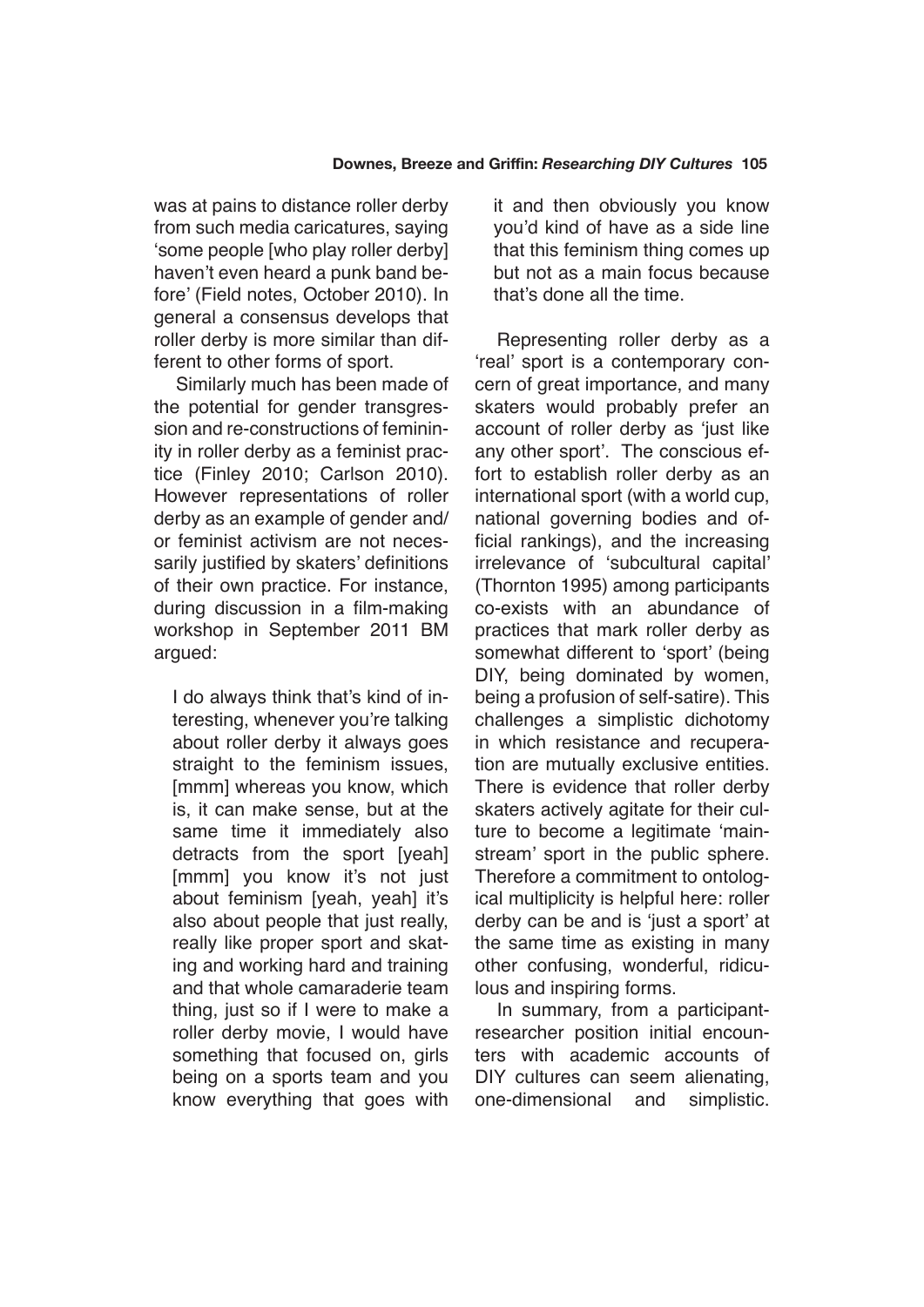However future research with/in DIY cultural activisms from the position of the participant-researcher has the potential to develop academic thinking on DIY cultures and promote the critical exploration of everyday practices, processes, actions and power relations of DIY cultures. In the next section we focus on common fieldwork dilemmas that confront the participant-researcher that demand a more flexible and situated ethical practice that may require deviations from, and additions to, standard ethical protocols.

## **2. The Research Process: Ethical and Moral Dilemmas**

In the 'Researching DIY Cultures' workshop we shared a number of ethical and moral dilemmas encountered throughout the research process. Doing research is not a matter of simply following rules, procedures and protocols but requires researchers to become 'ethical thinkers' capable of responding to unanticipated situations appropriately throughout the research process (Clark and Walker 2011). In the following, we explore four key dilemmas we encountered: anonymity and the use of pseudonyms, research with friends, meaningful informed consent, and the emotional impact of research with/in DIY cultures of belonging.

# **Anonymity and the Use of Pseudonyms**

Some ethical guidelines consider discussion of gender and politics to be sensitive topics. For instance, one social sciences postgraduate handbook stipulates that 'sensitive topics can include participants' sexual behaviour, their illegal or political behaviour, their experience of violence, their abuse or exploitation, their mental health, their gender or ethnic status'. Therefore it is often taken for granted that researchers should guarantee anonymity to research participants and use pseudonyms within reports and presentations to prevent the identification of participants. However research with/in queer communities and activists has found anonymity and pseudonyms problematic. For instance, Kath Browne (2003) characterised the negotiation of pseudonyms within her doctoral research of non-heterosexual women as an operation of micro-level power relations between the researcher and participant. She gives the example of a participant who wanted to be explicitly named in the research and when Browne refused she insisted on the pseudonym 'Pat Butcher'. This nickname had already been given to her by her friends and would nonetheless reveal the identities of her girlfriend, friends and family. Mark Cresswell and Helen Spandler describe this as a 'contradiction between seeing social movement [activists] as critical agents of change and gazing upon them ''academically'' as objects of research' (Cresswell and Spandler 2012, 11). They give the example of Kathryn Church's work with psychiatric survivors who 'felt ethically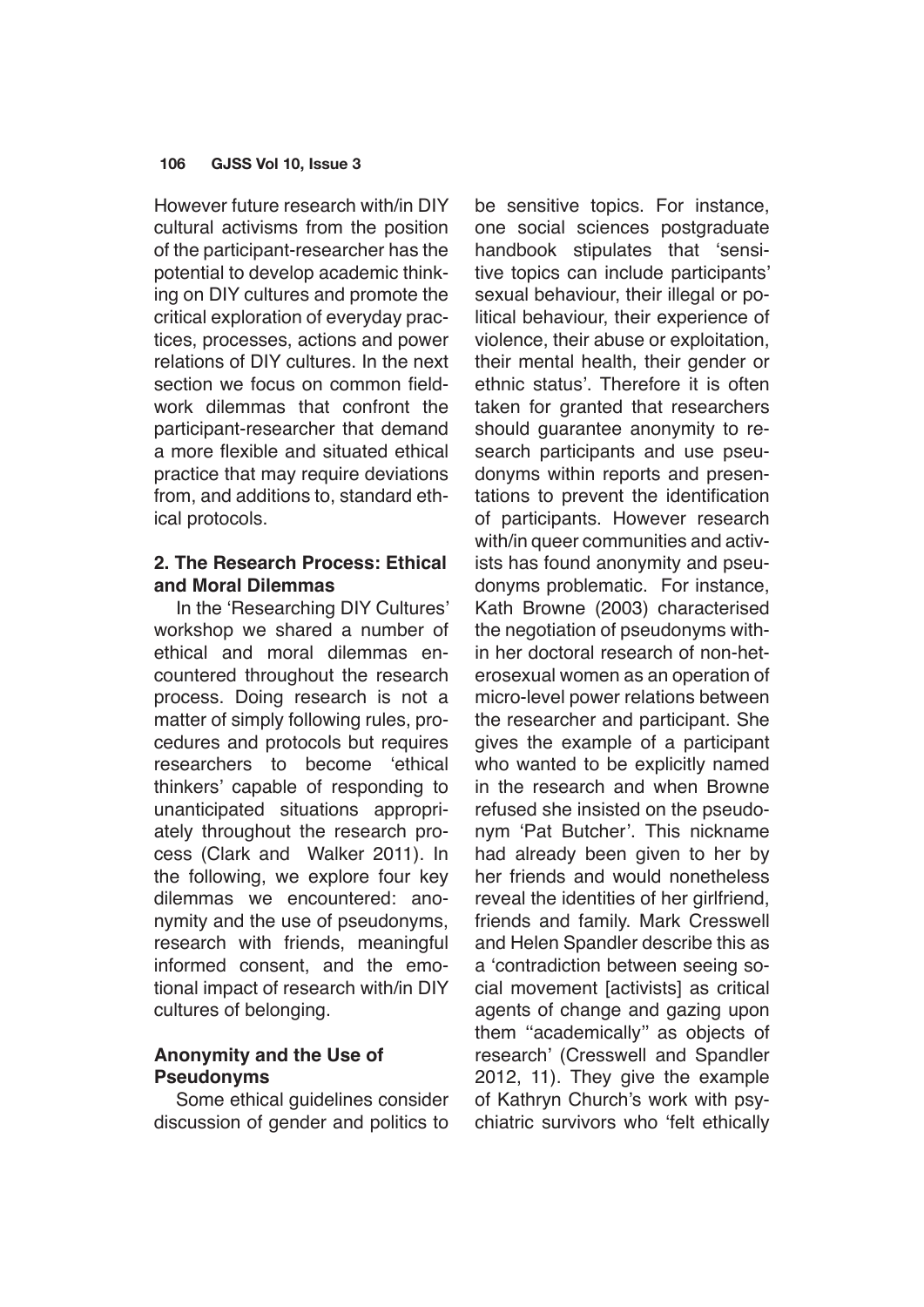bound to name her subjects of research "explicitly" (Cresswell and Spandler 2012, 22). Naming was felt to be an important strategy in a society that has not acknowledged the labour of activists in order to position research participants as public and critical agents of social change.

Consequently, naming became a common strategy for the authors in research with/in DIY cultures. For example, within an oral history of British riot grrrl the use of pseudonyms quickly became untenable. All participants wanted to be named. Furthermore the production of a history that changed all identifiable information would have further marginalised women's labour in a moment of DIY feminist cultural activism that has arguably been distorted in previous histories (e.g. Reynolds and Press 1995). In short, the individuals, bands and projects involved wanted their activities and experiences to be made more visible and public. Therefore the focus shifted to provide each participant with a space for self-representation in the thesis itself. Each participant was given the opportunity to write their own (un-edited) biography for inclusion in the thesis (see Downes 2009). In keeping with alternative practices of knowledge production (i.e. the fanzine), participants could contextualise their contribution and represent their lives and riot grrrl involvement in a forum free from censorship. For example, Karren Ablaze chose to describe herself in the following biography:

Karren was raised by wolves in the North of England. Her first fanzine, written at age 14, was called The Value of Defiance, although she lacked the courage to publish at the time. She then produced I Hate Punks (1986), Made in Manchester (1987), Ablaze! (1987–1993) and a number of shorter zines. From 1994–1999 she fronted the pop groups Coping Saw, The Bogus Pony Club (alongside Simon Cain), Wack Cat and Action Central. Since then she has spent five years living in a Buddhist Centre in the East Yorkshire countryside. She can now be located in the Hyde Park district of Leeds where she works as a writer.

Similarly the use of pseudonyms in research with roller derby became relatively unworkable. As research unfolded with a tight-knit group of skaters who intimately knew each other, guarantees of anonymity for participants became impossible. This meant that removing all identifiable information and use of pseudonyms became difficult as any 'ethnographic information' could easily identify skaters. Moreover, roller derby is a context where participants regularly go by multiple names, if not multiple identities. Most skaters in the league know each other by their derby name or skate name: a made up name adopted for the purpose of playing roller derby. Many skaters expressed that they were happy for their identity to be made explicit and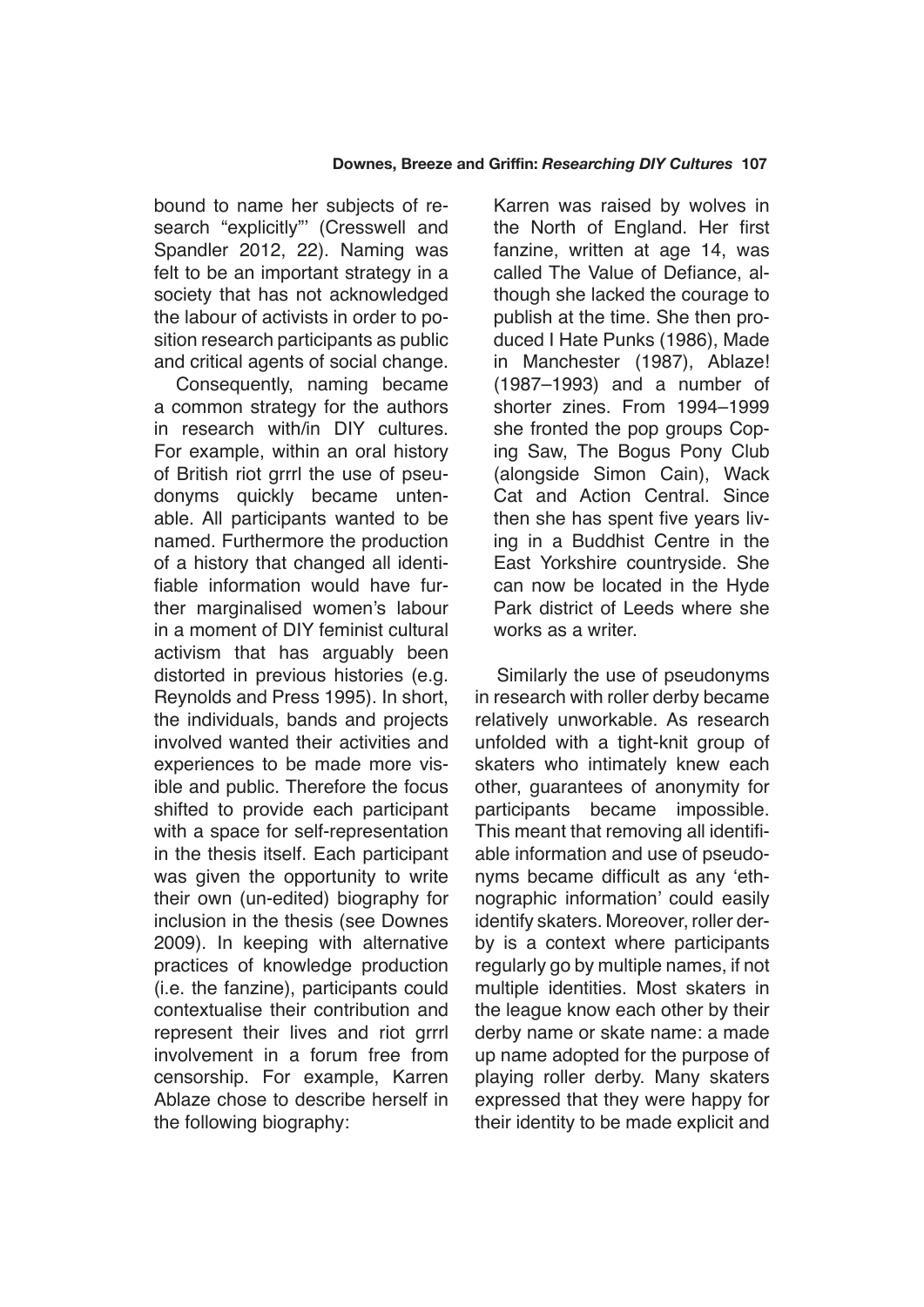for quotes to be directly attributed to them. An atmosphere of playful name-taking and lack of concern for anonymity was made explicit when 'The Beefcake' and 'Aladdin' began using their pseudonyms to refer to themselves and each other in posts they made to the league's online forum discussion space, thus outing themselves and removing the possibility of anonymity in papers previously produced and disseminated.

From the position of the participant-researcher, the conventional use of pseudonyms and guarantees of anonymity can become unworkable. The practice of imposing pseudonyms and removing identifiable information can undermine participant labour, power and agency. The intimate bonds and knowledge between participants in tight-knit cultural groups and actions taken by participants to 'out' themselves challenge the possibilities and desirability of anonymity itself. This means that in research on DIY cultures the explicit naming of participants can become a moral and ethical obligation.

## **Friendships and Social Networks**

Dydia DeLyser (2001) warns that researchers who are already close to their participants or research area can become 'overflooded with material' due to the amount of experiential and descriptive knowledge they hold. Being 'doubly located' as a friend and researcher was an issue that all authors found problematic. For instance, information that has accumulated about participants over years of friendship becomes particularly troubling. One key dilemma centred on the status of statements that could be hurtful or inflammatory if made public in research, even if these statements were made anonymously. The meanings of flippant, angry or funny comments shift when recorded and re-stated. Words appear again in contexts that were never intended, that were unimaginable when they were spoken. Nuance is subsumed in academic style. What is lost when rolled eyes, raised eyebrows, funny voices, raucous laughter, self-deprecating tones, hugs, smiles and spoken scare-quotes do not translate? In this case, anonymity in itself is an insufficient criterion for ethical research with/in DIY cultures. Participants said and did things that despite supposed guarantees of anonymity could be controversial or harmful if and when read back. In carrying out research on queer music culture with her friends in Brisbane, Jodie Taylor (2011) described the dilemmas in her position as an 'intimate insider'. She described needing to be an 'ethical friend':

Friendship (like research) has rules of engagement and being an ethical friend may mean not betraying confidence imparted. However, being an ethical friend may also at times compromise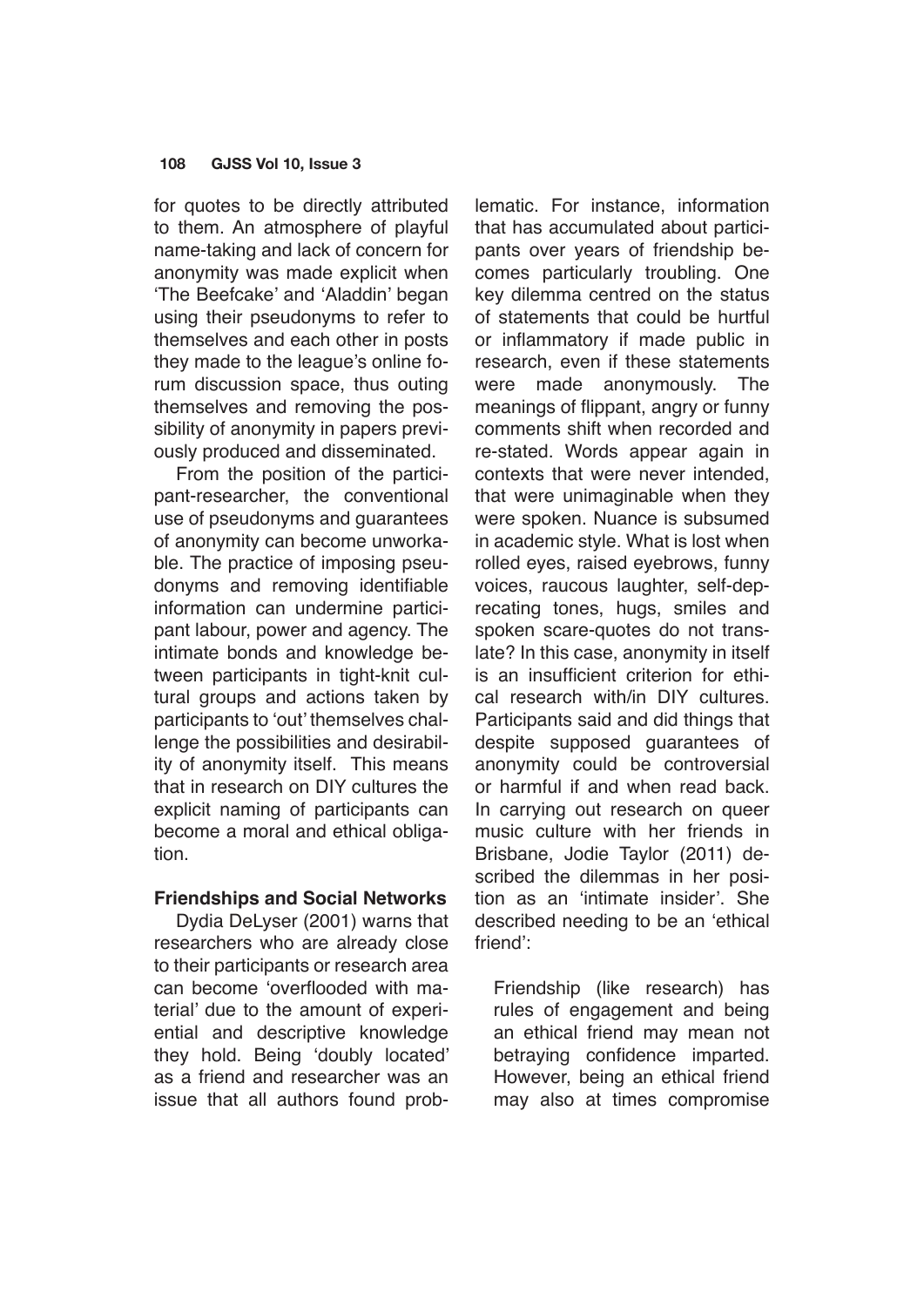one's research, particularly what you allow yourself to see as a researcher and what you choose to communicate with outsiders: that is, what you say and what you do not say (2011, 3).

Therefore it takes skill to negotiate what participants tell you as a friend and what they tell you as a researcher. In the pursuit of a situated ethical practice, empirical material considered potentially harmful was excluded. In a number of situations 'omission is political; it is tricky, yet it is often necessary' (Taylor 2011, 14). For example, in the following reflexive account one author describes the complexities of her double location as researcher and friend in her research with roller derby:

I share an office with six other post-grad students one of whom plays roller derby with the league I helped start and now research with. We first met in 2009, at the university through awkward and cringe-worthy institutional induction days and compulsory courses. I told her about roller derby and suggested she try it. I love her completely and without qualification. I can remember practicing hits and blocks with her, sweating and laughing, skating up and down in a small sports hall out of town. I think it was her first time practicing hits and I tried to help by talking through how to plant her shoulder square in my chest with enough force to wind me, and how to skate into me with her hips to upset my centre of gravity and knock me off my feet.

A few days ago I needed a place to stay, and we had already made plans to eat dinner together that night at her flat near our university building and not for the first time she lets me crash in her bed. Just as we're falling asleep she says sorry: earlier in the week we'd been talking about whether or not the league – our league – was inclusive, she says that she feels like she's "aggressive and intolerant" talking about roller derby with me. My engagement in this previous conversation was almost entirely academic, perhaps I was hiding in some kind of supposed safe zone behind 'my role of researcher'. I had said "I don't think it's my job to say whether its inclusive or not", I wanted to convey how what I was interested in was how and why skaters celebrated the league's 'inclusivity', and what work this kind of talk does while exclusions are simultaneously enacted.

In bed that night we try to work it out, she says she's interested in what I think "as a person, not as a researcher" but when it comes to roller derby I feel like I'm both at the same time, just because I'm a researcher doesn't mean I'm not a person, surely? She says she has two ideas of me. The first is of someone who used to be so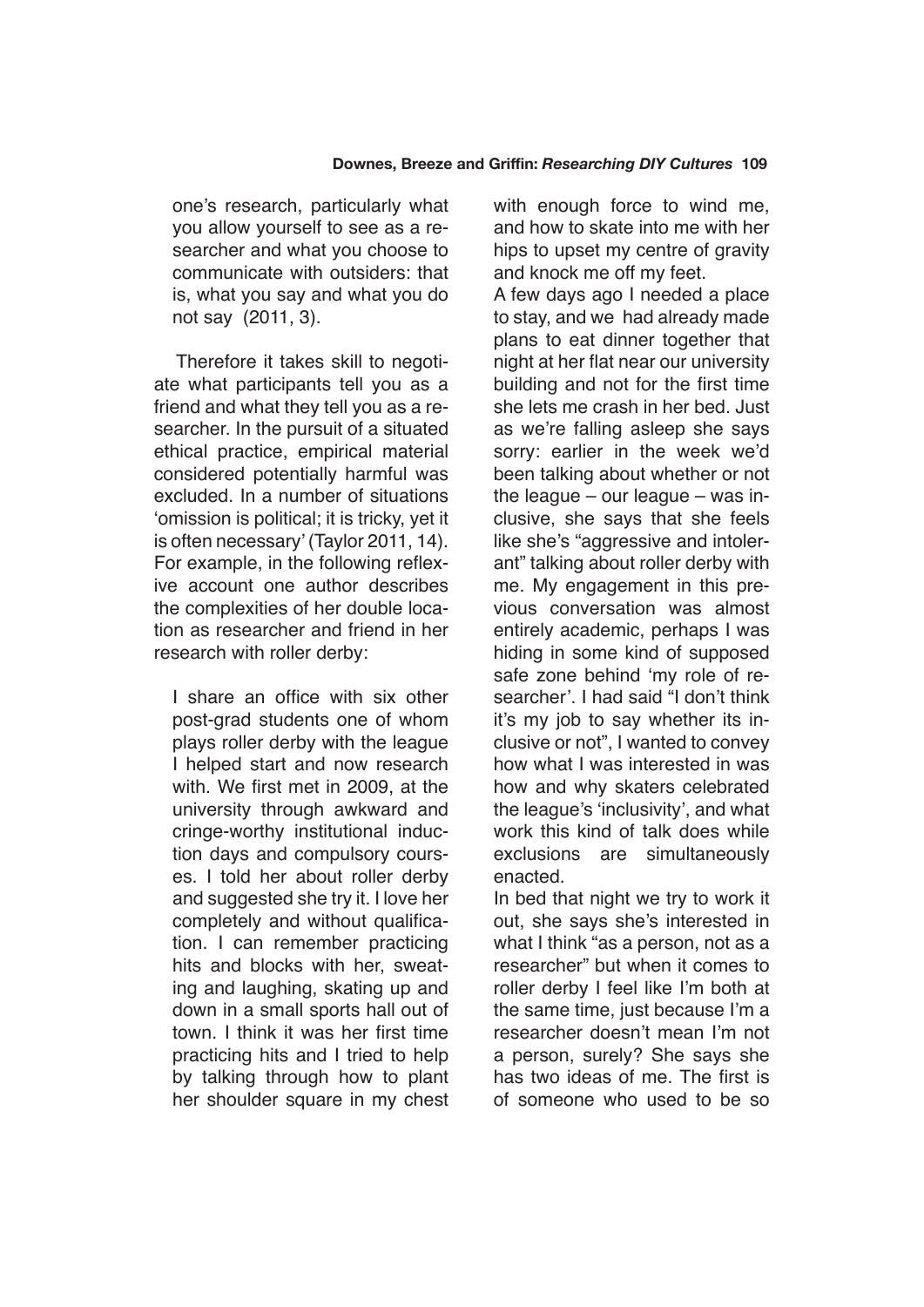heavily involved in roller derby that "the league is infused with you, there are all these little bits that are just you" but who steadily over time has become more distant so that "there are people in the league now who don't know you" and I don't know them. The second is "one of her best friends in the world". She says she can't think of these two people as the same person (Field notes, November 2012).

This account illustrates how conducting research with/in DIY culture and pre-existing friendships inevitably changes one's relationship to the subject and people involved. The risks of carrying out academic research within pre-existing friendships, DIY cultures and activist networks of belonging needs more consideration in doctoral supervision and ethical training.

## **Meaningful Informed Consent**

Typically researchers need to submit evidence of how they will guarantee each participant will give their informed consent before data collection will begin. This 'contractual model' of the 'informed consent' process usually consists of a participant information sheet and consent form that needs to be signed by the participant before data collection can commence. Viewing informed consent as a one-off contractual obligation became unworkable for the participant-researcher of DIY

culture. The informed consent form was useful for the more prominent or explicit moments of data generation, such as semi-structured interviews, oral histories, focus groups and film workshops. However, in ethnographic and auto-ethnographic projects it became difficult to guarantee meaningful informed consent in everyday situations that were not public. The boundary between personal life and the researcher role became blurred. For example, for one author presence at and participation in almost every event associated with the roller derby league was nothing out of the ordinary. For three years roller derby was everything; it infused almost every aspect of her life. In this way 'doing research' was not at the front of her mind or even in her consciousness for much of the time. It is often in retrospect that conversations and events began to become 'data'. Similarly for another author, her presence and participation in band practices, meetings, hanging out, going dancing, putting on and/or playing at gigs seemed mundane. It often felt counter-intuitive to introduce informed consent forms in these everyday situations.

However membership of these communities had been established prior to the opportunity for a research project. In these situations it was productive to view informed consent as a dynamic, adaptive and situated process between the participant and participant-researcher. This meant, on top of the respon-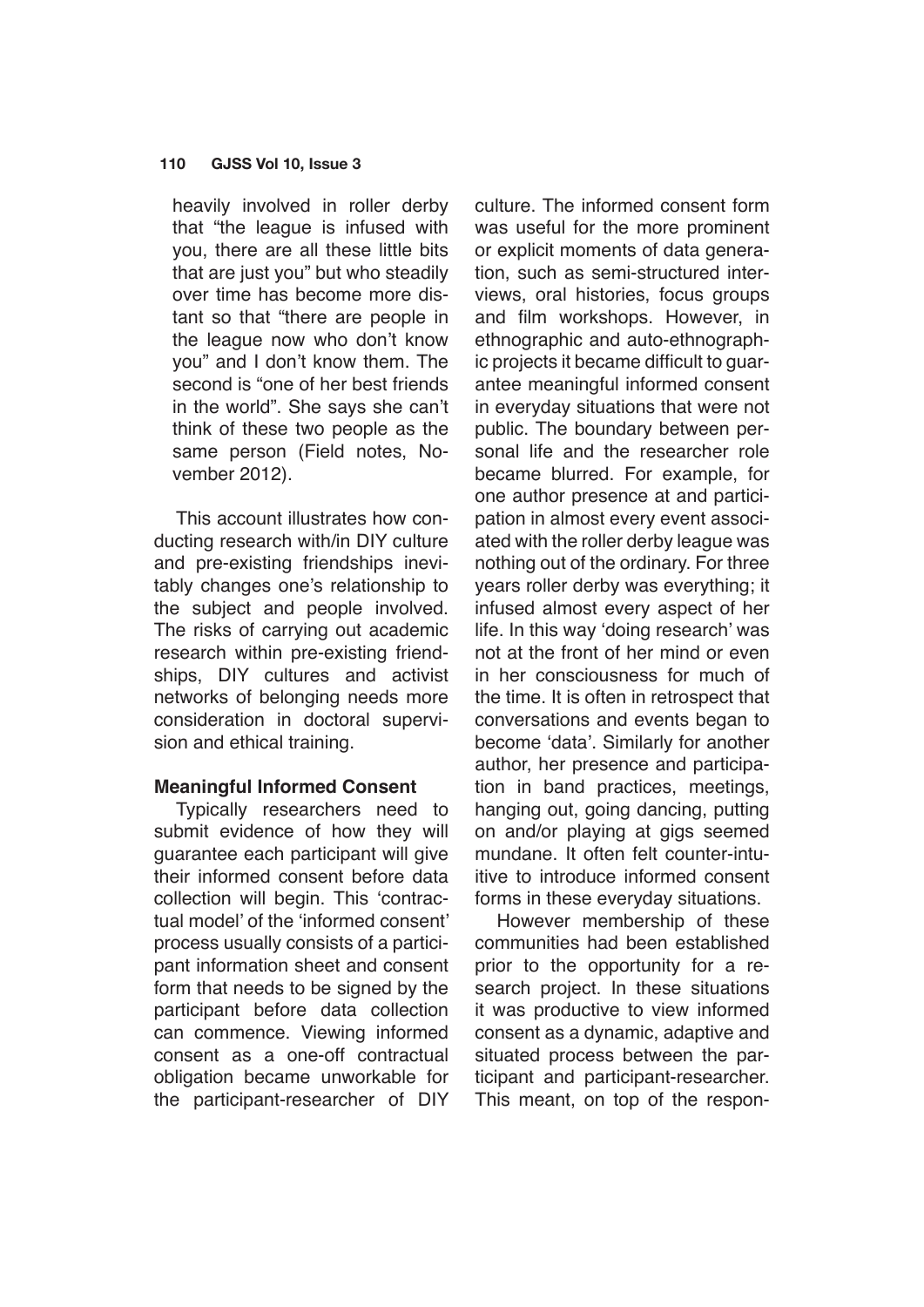sibilities of being an 'ethical friend' (Taylor 2011), there was a responsibility to find new ways to make research activity explicit in ways that made sense for a given DIY culture. For example, one author started a thread on the roller derby league's online forum that detailed what she hoped to do, made it clear that anyone could opt out of being included, and invited questions, suggestions and comments. This acted as a kind of on-going space for discussion where monthly updates were posted to keep skaters informed. Another author continued to contribute to a queer feminist collective fanzine as a space to write and think about theory in relation to lived experiences of doing queer feminist activism with contributions on DIY burnout, men in feminism and living in an abusive relationship as a feminist activist. This practice of fanzine field notes became a key way to exercise selfreflexivity and dialogue in a space of comfort.

Another way to highlight the complexities of informed consent for the DIY participant-researcher is to foreground the negotiations that take place in the re-representation of everyday conversations within academic spaces. For instance, reflecting on her decision to include the conversation with LG above, Breeze writes:

In preparation for this paper I asked LG for her consent that I give an account of a conversation we had, described above. Conversations had in someone's bed are different from conversations taking place in a pre-arranged recorded interview precluded by the signing of an informed consent form. I sent LG what I'd written and described the context and aims of the paper. She agreed that I could use the account but that she hadn't really had the chance to think about the issue properly. She also stated that after reading back my interpretation of the conversation it did not match up with what she was trying to convey. Initially my response was that given the inadequate amount of time I'd allowed for LG to think through the issues I could not defend including my account of our conversation in this paper. The feeling that the gulf between intention and interpretations (I still didn't understand what she was saying) was verging on unbridgeable compounded my conviction that the only ethical course of action was to not write about the conversation, until there had been time and space for LG to consider it properly and for us both to work towards a more common understanding of what the conversation was about. And yet, not only do I re-present that conversation here but foreground the negotiations surrounding it.

My reason for doing so is simply that I think that honest engagement with these issues in a paper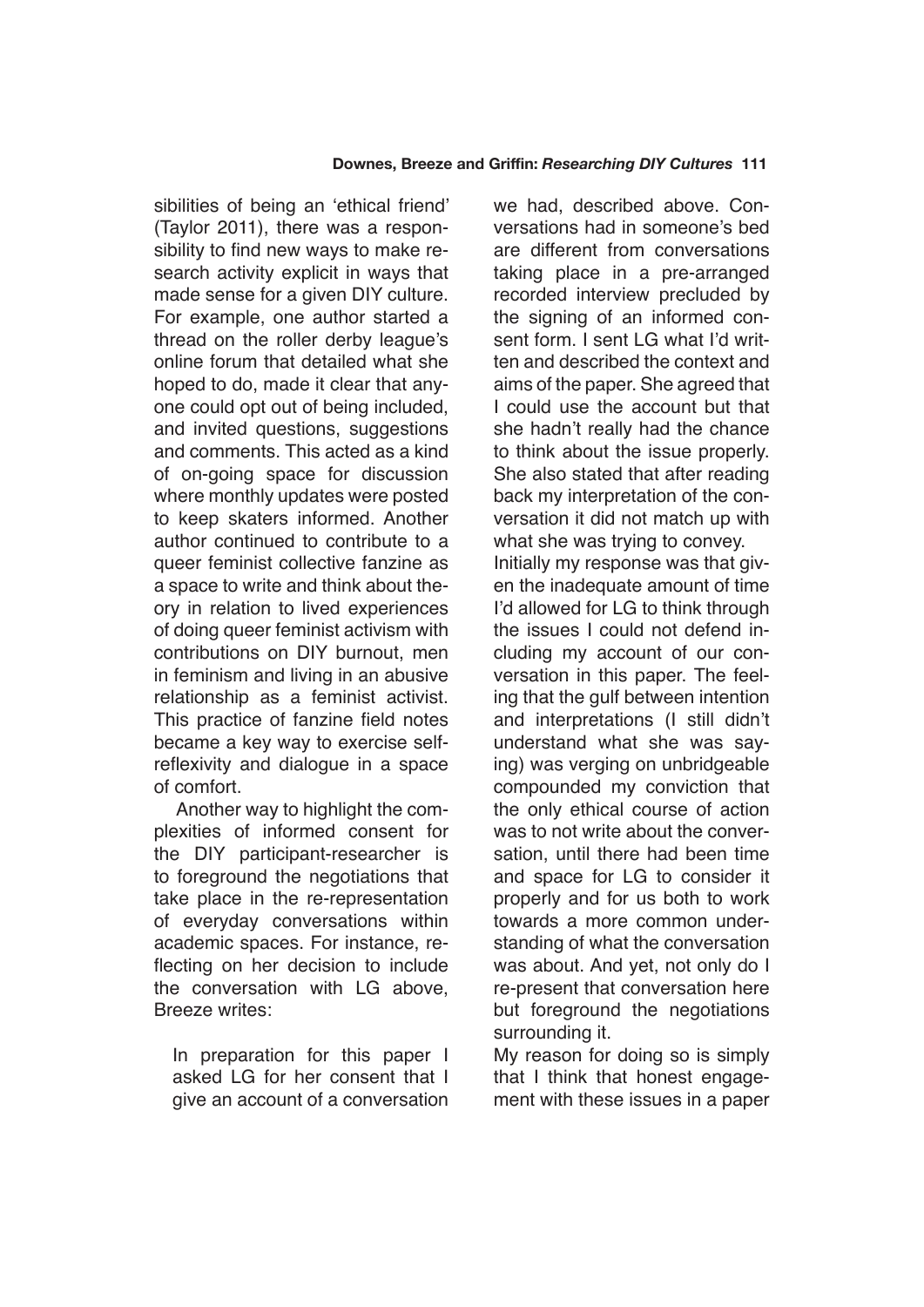such as this is one way among many to work towards situated ethical practice. Surely both the issue of researchers not insuring adequate time for participants to think through their consent and that of multiple interpretations and misunderstandings of words uttered are common to research practices out with my own? Informed consent forms do not so much guard against these twin risks as sweep them under the carpet. In attempting to lay bare the sordid details and shortcomings of my informed consent procedures here I hope to work towards developing a more rigorous ethical practice (Field notes, November 2012).

This example illustrates how reflective writing about dilemmas of interpretative dominance and negotiations of consent in diaries, personal journals and fanzines is essential for a participant-researcher of DIY culture that seeks to problematise power in knowledge production. Therefore, from the participantresearcher position conventional informed consent procedures i.e. a one-off contractual document is problematic. Instead, a situated and flexible approach towards negotiating meaningful informed consent in a way that makes sense within a specific DIY culture is more productive. This requires sophisticated ethical thinking to find ways to make research activity explicit, to negotiate multiple interpretations and to be reflexive of the complex power dynamics and demands of academic research on participants as friends and cultural participants.

# **Affect and Emotional Life of Research**

At the 'Researching DIY Cultures' workshop we discussed the affective life of research: the unexpected moments of discomfort, tension and anxiety. In particular, we focused on the impact of doing research on topics so close to us and how this could transform our relationship to the groups, scenes, communities and movements that we studied. We all shared experiences of being unaware, before we started our projects, of the emotional turmoil that could result from doing research within personal worlds. A key risk of – in some sense – turning your DIY life into work is that you risk losing your passion. During doctoral research our affective attachments within DIY cultural worlds changed. For example, an already ambivalent 'love-hate' relationship with DIY punk was intensified by doctoral research. Doctoral research requires negotiating the critical interrogation of the benefits and limitations of DIY punk scenes with defensive feelings of DIY culture when criticisms are made by 'outsiders'. For these reasons, acknowledging partiality and 'doubly located' positions requires a reflexive tactic. One strategy is the use of a research diary to document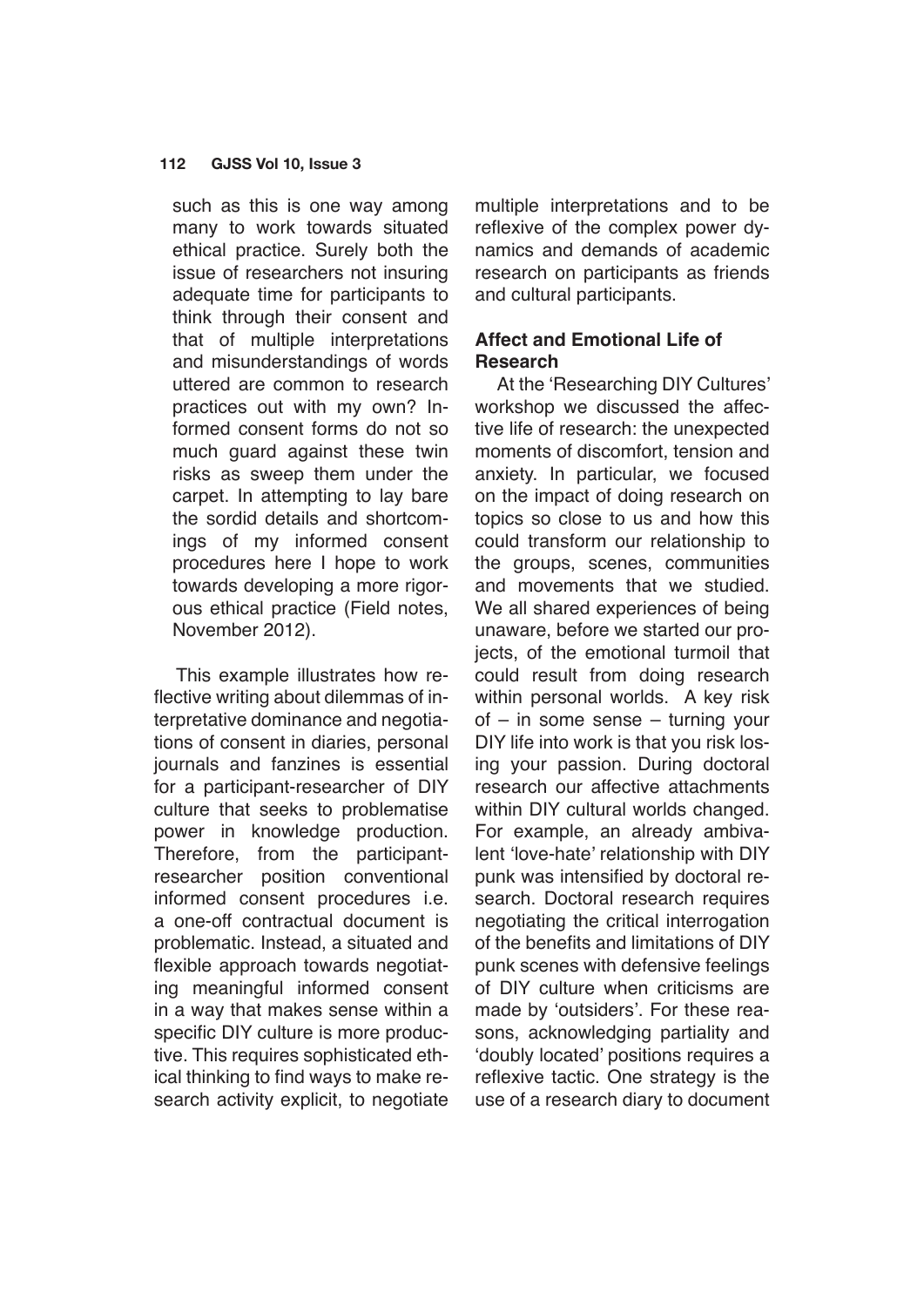and navigate these anxieties.

DIY cultural life and personal relationships can break down, shift and transform throughout the research project. For example, in doctoral research on queer feminist music cultures a moment of personal crisis and conflict led the researcher-participant to end her participation and paralysed the final year of writing up. However it was only by using theory and feminist history to make sense of this crisis that the participant-researcher was enabled to push beyond a one-dimensional account of DIY queer feminist culture to reveal problematic power relations within feminist activism across intersections of gender, sexuality, race and class. To illustrate, the problem of homophobia in the early stages of the collective was raised in an email interview:

When I was in [the collective] the first time round I had a lot of problems with not being supported [...] I was insecure because I didn't feel like I fitted in the threesome that directed all of [the collective], because I lacked musical knowledge, knowledge of riot grrrl history, and confidence. I was undermined and mocked increasingly frequently and my confidence went right down. When we had that meeting about [the feminist night club] and how people were coming down the stairs would just see a load of queers and it was putting people off and what were we going to do about it and as their friends would I talk to them so they wouldn't go on the door I thankfully realised I couldn't be part of it anymore. But sadly nor could I speak out about it at the time. It was weird because the homophobia was becoming more overt and it just felt bad to me as a queer but I had no way of talking about it, and no 'resources', basically, and it didn't really occur to me to expect better from a feminist collective. And in those days although loads of people involved in [the feminist collective] events were queer there was no collective identity or unity or vocabulary at all.

This experience of homophobia within the collective highlighted the lack of a shared vocabulary and resource for the articulation of queer identities within a DIY feminist collective. The solution for this collective member was to remove herself from the feminist collective in 2004 and participate in queer events developed by a faction of the feminist collective, who created queer-orientated events. Therefore, these activities emerged as an innovative tactic to deal with the internal conflicts of the feminist collective. This eventually led to the development of an overtly queer agenda within the feminist collective as some involved in the feminist club night and the queer club night united in the co-production of the queer feminist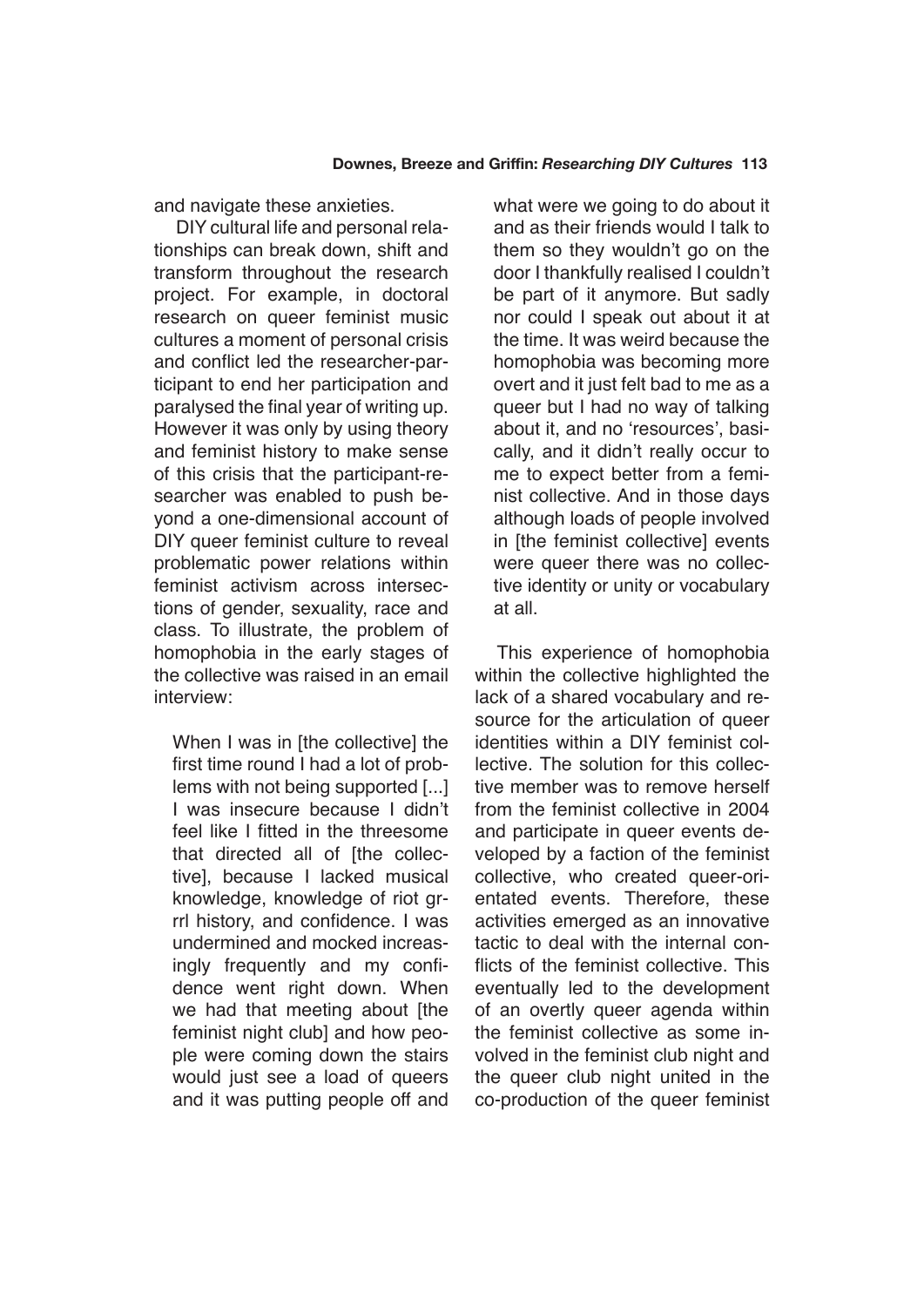club night in 2006. In this sense, internal conflict led to the creation of a valuable queer feminist agenda that, in the long term, benefited a wider community in providing opportunities to challenge homophobia and produce awareness of the intersections of gender and sexual oppression. Nonetheless, as Carol Mueller warned, 'internal conflicts are almost invariably destructive of individuals' (Mueller 1995, 275) and there were considerable personal costs within this transition. As the one member from this situation who was still around, the participant-researcher was subject to personal 'trashing' within feminist and queer social circles, which once revealed, years after the event, led to her departure from the queer feminist collective in May 2009. Within her parting words in an email to the collective email list on 3 May 2009, the participant-researcher reflected on her frustrations with being 'trashed', and inability to work with, or trust, individuals who have taken part in the 'trashing':

I now find various people really difficult to work with and an uncritical use of space, language, gossip, resources and structure has really made me aware of how different my ideas and perspectives on queer feminist DIY culture are as well as how misrepresented I have been. I am, as far back as I can remember, deeply committed to the production of positive and empowering creative spaces for women, queers and feminists to be visible, loud and heard. […] Music making and queer feminist politics are both incredibly important parts of me, they feed into the majority of my everyday life in terms of my research, job, writing, thinking, bands, social life and teaching. […] Despite the recent dips in energy, in the past [the feminist collective] has been an incredible space and community for me to explore ideas of queer feminist cultural production and has enabled me to figure out so much personally and politically. I will continue to produce and support these cultural spaces on my own terms not as part of [the feminist collective].

Therefore doing research on DIY queer feminist music cultures of belonging, embedded with personal investment, emotional labour and intimate friendships, can reveal harmful power relations. As Levinson (2010) warns, participantresearchers must be able to react appropriately to changes in the field. Therefore it is important to prepare for diverse possibilities including if the group, activity, or phenomena you are studying alters or stops, or if the knowledge you encounter causes personal distress.

In summary, the particular ethical and moral decisions faced by the participant-researcher can demand deviations, and additions to, exist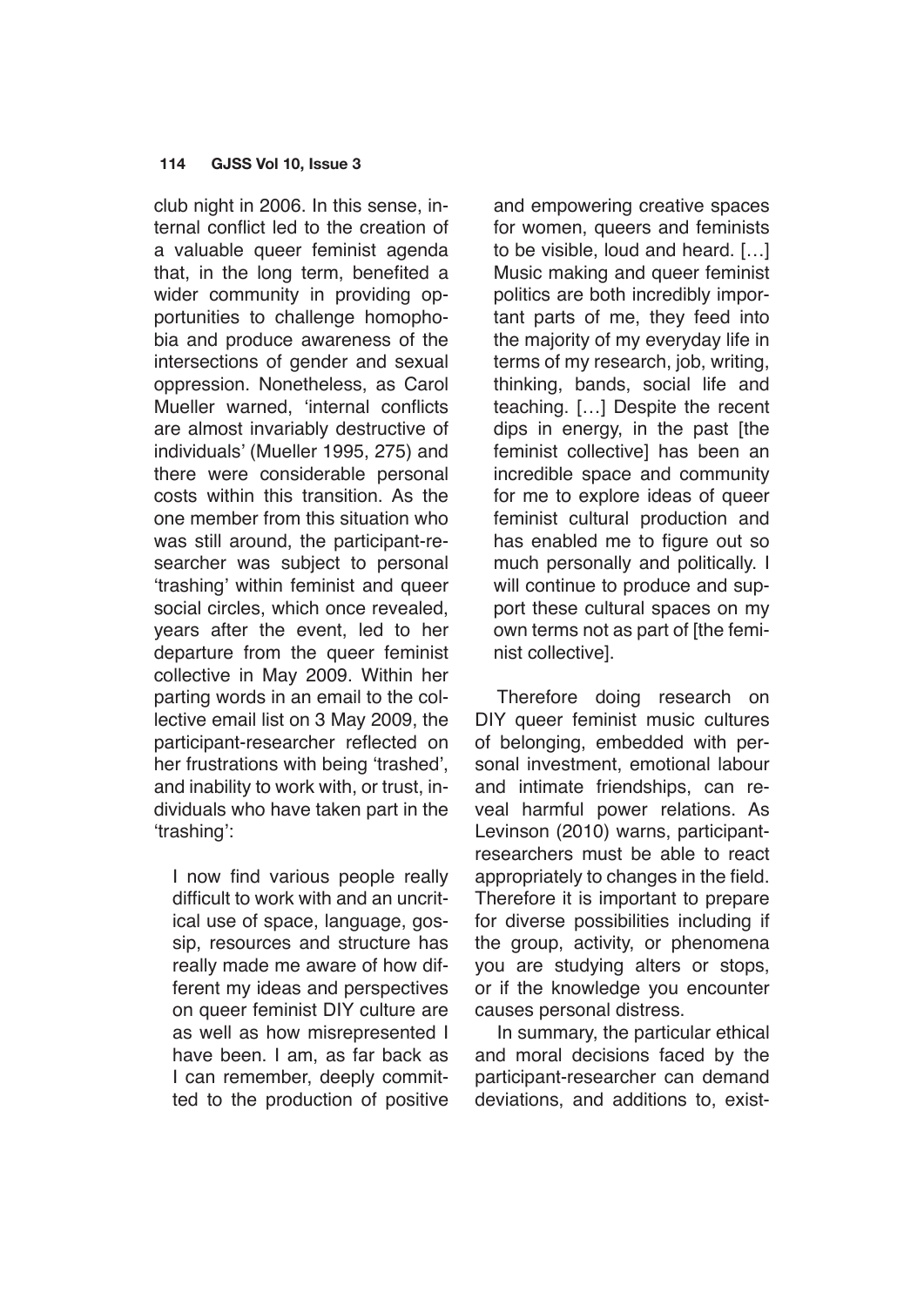ing ethical protocols. The complexities embedded in the position of the participant-researcher require conventional ethical practices of pseudonyms, anonymity and informed consent to be rethought. This may, if appropriate and with participants' consent, result in the explicit naming of research participants, the development of innovative tactics to make moments of research explicit to participants within everyday contexts and situations, and a developed awareness of how to be an 'ethical friend' and make informed judgements of what to include and exclude from research. The participant-researcher may also experience affective disturbance during the research process as attachments to friends, partners, DIY culture and political identity are scrutinised. The research process can also reveal harmful behaviours, alter friendships, undermine passion and enthusiasm, and even end DIY cultural participation. Current ethical training, procedures and doctoral supervision need to acknowledge and respond to the unique complexities of the participant-researcher position.

# **3. Doing Research Differently: Data Generation**

One of the things we found the most challenging and confusing from the participant-researcher position was generating data through everyday activities and relationships that were already part of our lives. The boundary between the participant and researcher collapses and the practice of filtering everyday activities for research data is uncomfortable. As one author recalls, 'a part of me just did not want to be thinking about or doing research when I was talking, dancing, laughing, crying, planning, organising and playing roller derby with my friends. Part of me revolted (was revolted) at doing research in this way.' In particular, we all found making field notes difficult. The performance of being a researcher visibly making field notes can contribute to a feeling of discomfort among participants aware of being researched. As participantresearchers come to the research process with a wealth of knowledge about the taken-for-granted practices of DIY life, alternative forms of note taking in the form of a 'scratch pad' were more useful to capture the basic details of what happened on particular dates, be it a gig, an interview, a social event or a roller derby bout.

Semi-structured interviews, audio-recorded conversations ordered around a series of pre-planned prompts, in cafes, pubs, kitchens and living rooms, were less ambiguous as moments of data generation. However, the participant-researcher may become acutely aware of their role within such encounters in the construction of DIY culture. For instance, on more than one occasion, when interviewing skaters who had joined the league only recently, the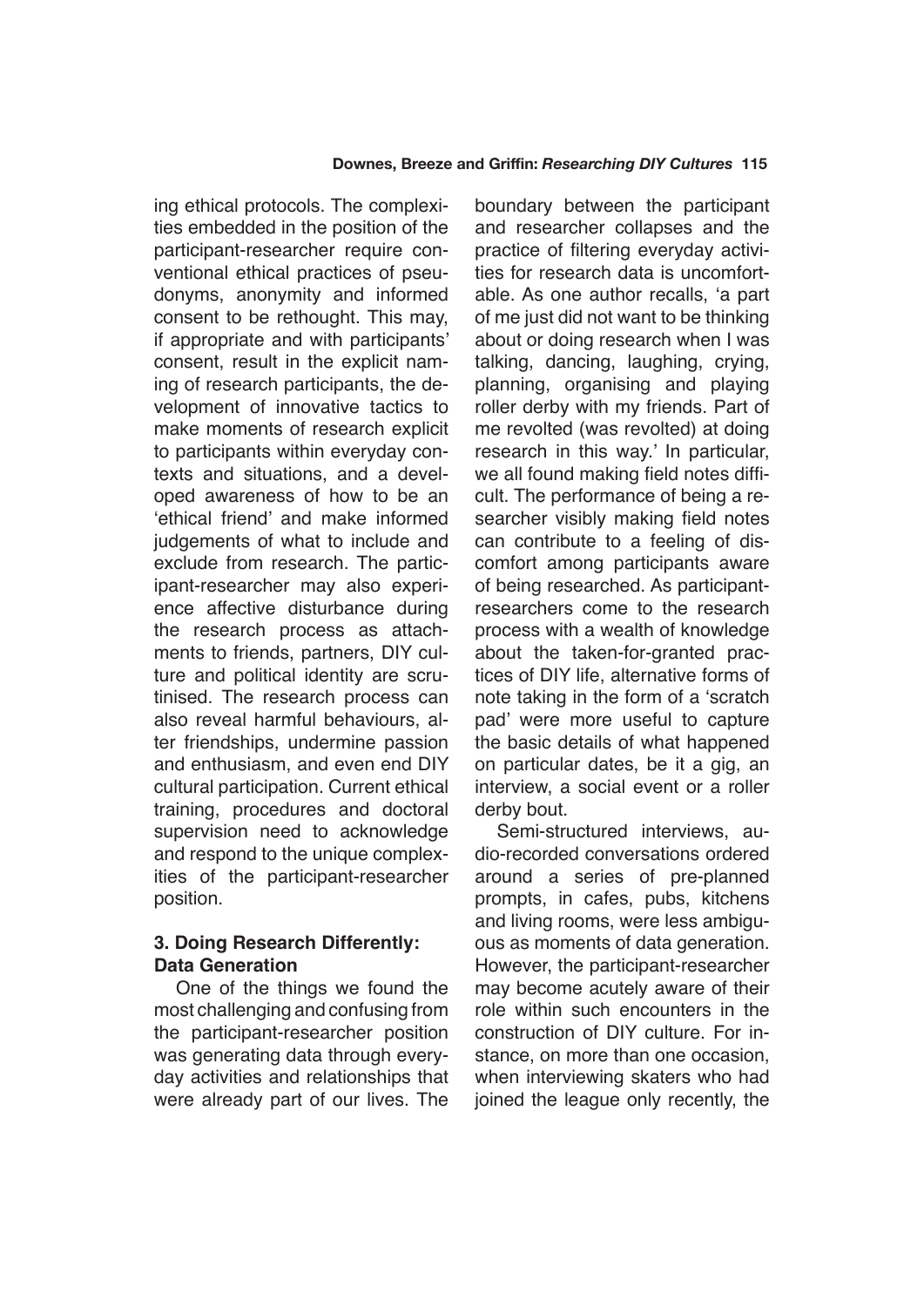participant-researcher often became the subject of their questioning:

Yeah so wait did you guys, did you like get together and just be like 'well let's try roller skating?' (FS, individual interview, May 2011).

In both these interviews, the participant-researcher's status as someone who was 'there from the beginning' becomes the occasion for 'interviewees' asking the 'interviewer' to give an account of what it used to be like and of how the league started. By answering and telling the story, the participant-researcher becomes aware of the ridiculousness of this research, and perhaps of research in general, the idea that you can ask people to express complicated things immediately in words (Gauntlett 2007, 3) but also a sense of just how impossible it would be to bracket off my role in literally creating this thing that I research. These tensions led participant-researchers to do research differently and create innovative moments of collaborative data generation centred on a practical task that complemented the everyday activities of a given DIY culture.

For example, in the case of roller derby, data was generated through a collaborative film-making project. A series of workshops was designed that moved through stages of planning, filming and editing a film about roller derby, the league and the skaters. Skaters who signed up to the workshops took on the roles of designing and executing the production of a film, and the participantresearcher played the role of facilitator. The workshops were a method of data generation that was explicitly a research exercise, but was not limited exclusively to this function; the production of a film was a key rationale. The content of the workshops, in which skaters worked together creatively to respond to the question of how best to represent roller derby on film, was not that far removed from skater's daily roller derby practices, where questions of the design of posters, logos, bout names, merchandise and what to wear centre debates on representation. Thus, the workshops came to be an in-between compromise, a facilitated process that was evidently research and was bounded enough and explicit enough to overlap tightly with the research agenda, yet shared significant similarities with usual league business and ensured skaters led the way. This enabled participants to invest in the activity but also for research to be useful to the DIY culture.

In summary, the participant-researcher position can reveal the limits of conventional data collection methods of ethnographic field notes and interviews. The discomfort experienced in performing the researcher engaging participants in moments of thesis-orientated data collection using methods either marked as different or removed from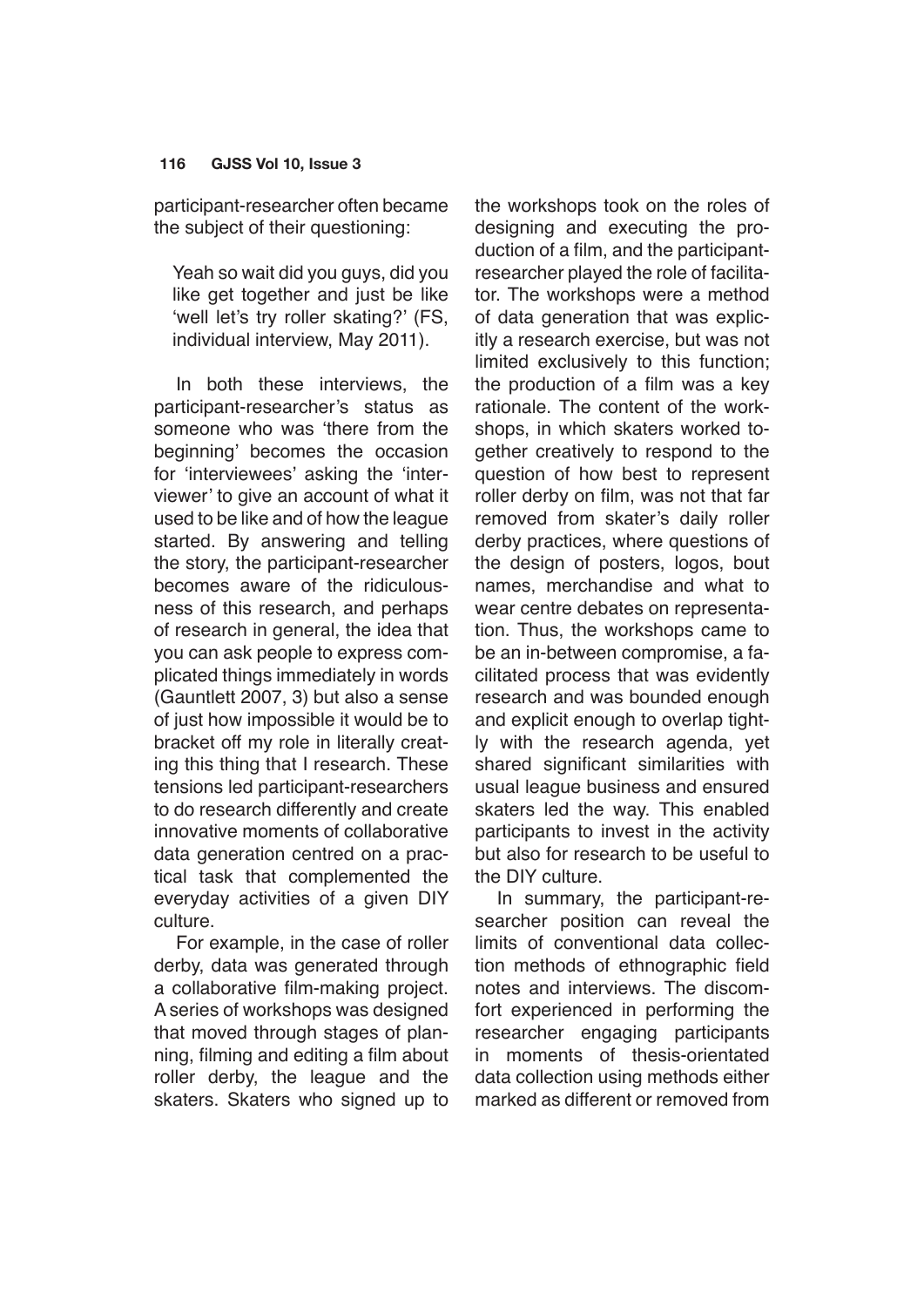the everyday life of the DIY culture motivates a search for collaborative, engaged and situated data generation activities. The best solutions to this dilemma involve finding new ways to co-construct data in the everyday activities of what DIY cultures already do or aspire to do. In particular, facilitating the documentation and self-representation of DIY cultures in film, fanzines, art, music, archives, exhibitions and events offers an innovative avenue for future research with/in DIY cultures.

# **4. Research Dissemination: Conferences and Communities of Practice**

A key requirement towards the end of the doctoral process involves disseminating research findings at a national and international level. The most commonly available forums for sharing and discussing research are academic conferences. Academic conferences can often disappoint expectations and collapse into a space that stifles rather than promotes critical discussion and debate. There have been positive attempts to rework the conference format and shift the atmosphere to promote discussion of radical and DIY feminist cultural activisms by including workshops, films, art projects (e.g. The Bad Art collective) and after parties with music. Nonetheless, conferences tend to take place within academic institutions that often charge a fee for admission and/or participation and consist of a structured day of concurrent panel sessions consisting of 3–4 short (15–20 minutes) papers, delivered in a didactic fashion by a single speaker followed by a question and answer session. The effectiveness of academic conferences has been questioned by academicactivists:

At their best, such meetings are spaces for colleagues to form new friendships, exchange ideas, be inspired by new research, and wrestle with current debates in their chosen field. At their worst, they are a train wreck of ill-prepared and poorly delivered PowerPoint presentations with speakers talking way too fast and yet still managing to not finish in their allotted time. Of course such presentations produce another line on your vita, even if you gave your paper to five people, one of whom left halfway through (Haenfler 2012, 41).

We shared a sense of frustration at the amount of time and energy we spent defining and describing our DIY cultural object and its political, social and cultural significance in academic conferences. Although this is symptomatic of the marginal position that DIY feminist cultural activism inhabits across a range of academic disciplines, the repetitive experience of starting from basic terms curtails discussion of the complexities, contradictions and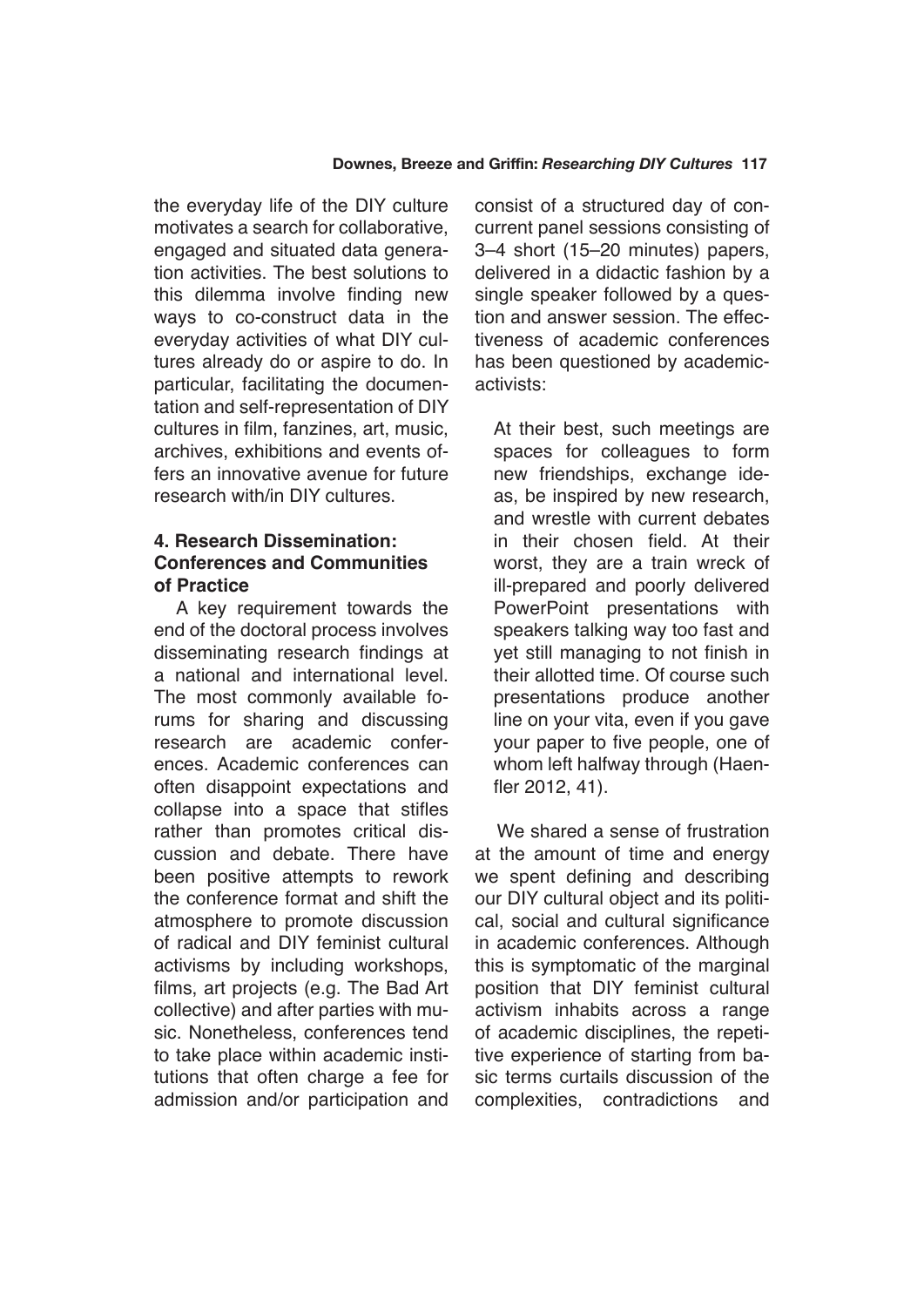power dynamics of DIY cultures. Furthermore, DIY cultures already consist of possibilities and spaces for alternative knowledge production including the theorisation of gender, sexuality, class, ability and race in everyday experiences of culture, power and activism. For example, in DIY feminist cultural activism, fanzines have long been established as a crucial resource for the radical theorisation of personal experience and transnational feminist knowledge production (Schilt 2003; Kearney 2006; Zobl 2009). In 'The Engaged Academic', Cresswell and Spandler (2012) discuss the 'lived contradictions' in the academic research of activist movements. In particular, they highlight the problematic assumption that theory is only produced within academia. They argue that the 'dynamic of theory and experience is one which historically occurs within activism anyway' (Cresswell and Spandler 2012, 12-13).

Therefore, greater acknowledgement of, and engagement with, alternative forms and forums of knowledge production is needed to disseminate and develop academic research with/in DIY culture. For example, at the very least researchers can recognise the legitimacy of activist knowledge by engaging with texts written by and for the cultural producers, activists and/or research participants. Research could also be disseminated and discussed in different formats including fanzines, blogs, online forums and free events held outside universities or within DIY cultures themselves. For example, one author co-organised and participated in a 'Long Table' discussion of riot grrrl histories with Cazz Blase, Red Chidgey, Teal Triggs and Rachel White at Ladyfest London 2008. The 'Long Table' format was originally developed by performer/professor Lois Weaver and within Ladyfest London context, which included a fanzine and paper tablecloth that could be written and drawn on with crayons, enabled a fluid discussion in which Ladyfest attendees, riot grrrl participants and those interested in riot grrrl histories could join and leave the table for an open and informal discussion.2

Finding communities of practice in which we can talk candidly but sensitively about the details of what doing research involves and what it looks like in practice have also been useful. This can be with other researchers working on a variety of projects and with participants in the DIY cultures we are researching. For one author, informal weekly meetings with a small group of postgraduate researchers with a shared interest in gender, queer and feminist research became a crucial space3 . In this group postgraduate researchers tried out different ways of talking about and understanding research that seemed off-limits or unspeakable in supervisory meetings, formal seminars and tutorials. Sometimes the meetings had a con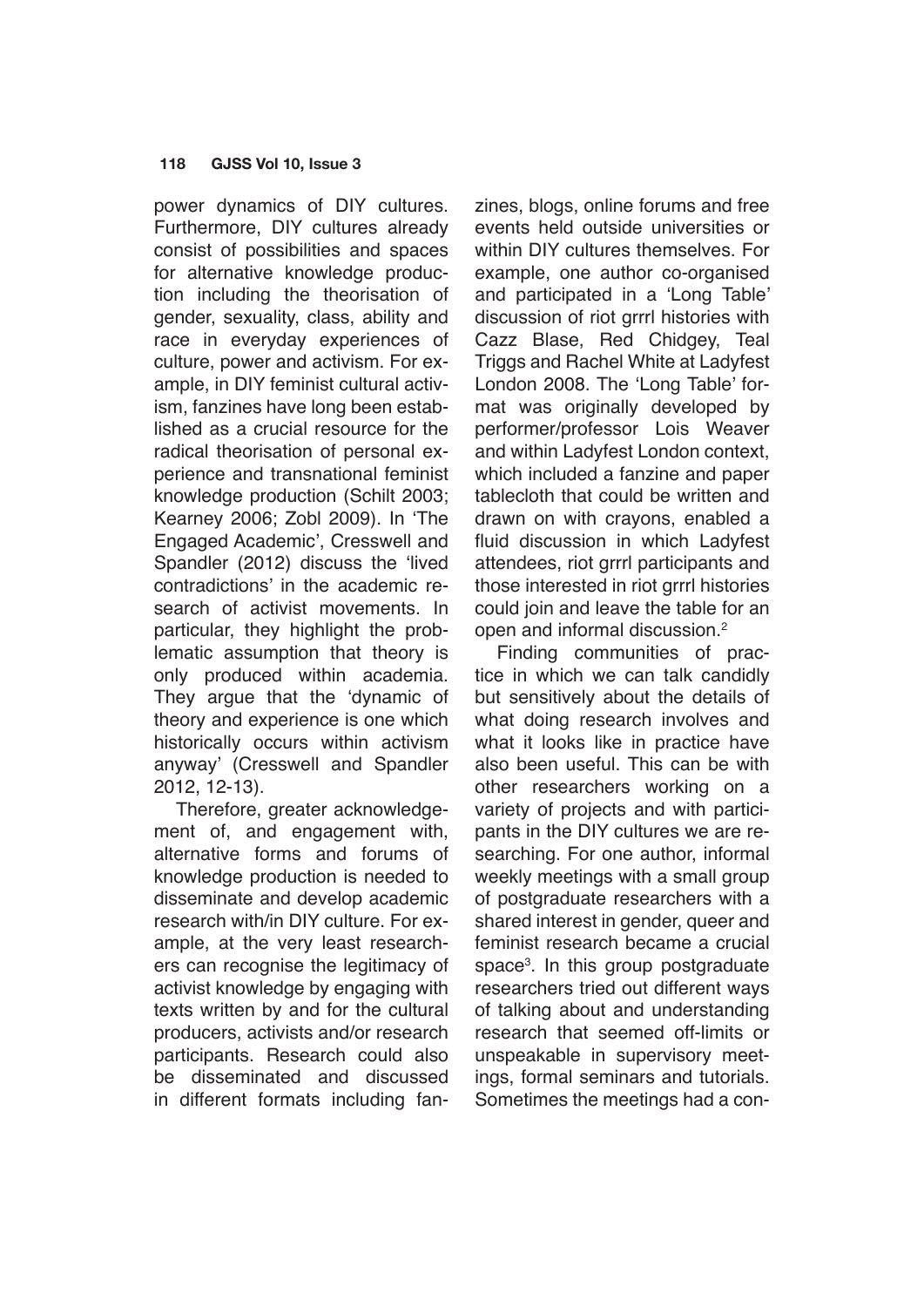fessional tone with everyone detailing their troubles and failings. The atmosphere of the weekly meetings included a tangible absence of the pressure to appear to 'know it all' and express ideas and experience in academic terms. In communities of practice it becomes possible to negate the fear of making mistakes. In many respects, the 'Researching DIY Cultures' workshop represented an attempt to build a community of practice that we wanted to see consisting of researchers, activists and academics. The recent launch of the network 'Troublemakers: Queer//Feminist Academic-Activists in Cultural Theory & Activism' represents another attempt to fuse academic and activist spaces to create a community of practice that aims to involve academics, researchers, activists, feminists, punks and queers interested in the documentation and critical discussion of radical DIY cultures, practices and histories.4 The future development of critical academic research of DIY cultures is contingent on the expansion of forums and networks that promote engagement and dialogue between activists, academics and academicactivists outside academic institutions.

## **Conclusion: Towards a Situated Ethical Practice in Research on DIY Cultures**

In conclusion, the position of the participant-researcher can illuminate the limitations of conventional research ethics. But, more importantly, this position also offers new possibilities for a complex understanding of DIY cultures. From initial awkward encounters with academia to the completion of doctoral research and life as an early-career academic, it is crucial to work through tensions, address moral and ethical dilemmas, and consider personal obligations and questions of responsibility to DIY cultures, activism and academia. In this article, we have discussed the dilemmas that emerged as crucial moments in our respective doctoral research projects on riot grrrl, roller derby and punk. Building upon recent discussions that have highlighted the problem of limited subcultural participation in the development of academic theory and research on DIY cultures (Furness 2012), thinking from the position of the participantresearcher offers an important perspective on the complexities, contradictions and conflicts of DIY lives. In response to the gaps in practical guidance of doing research on DIY cultures of personal belonging, we offer recommendations for a situated ethical practice in three main areas: ethical thinking, data generation and research dissemination. It is our hope that these recommendations and insights will also be considered by academics and researchers who have no prior direct participation with/in DIY cultures in order to inform research design, ethics, methods and dissemination.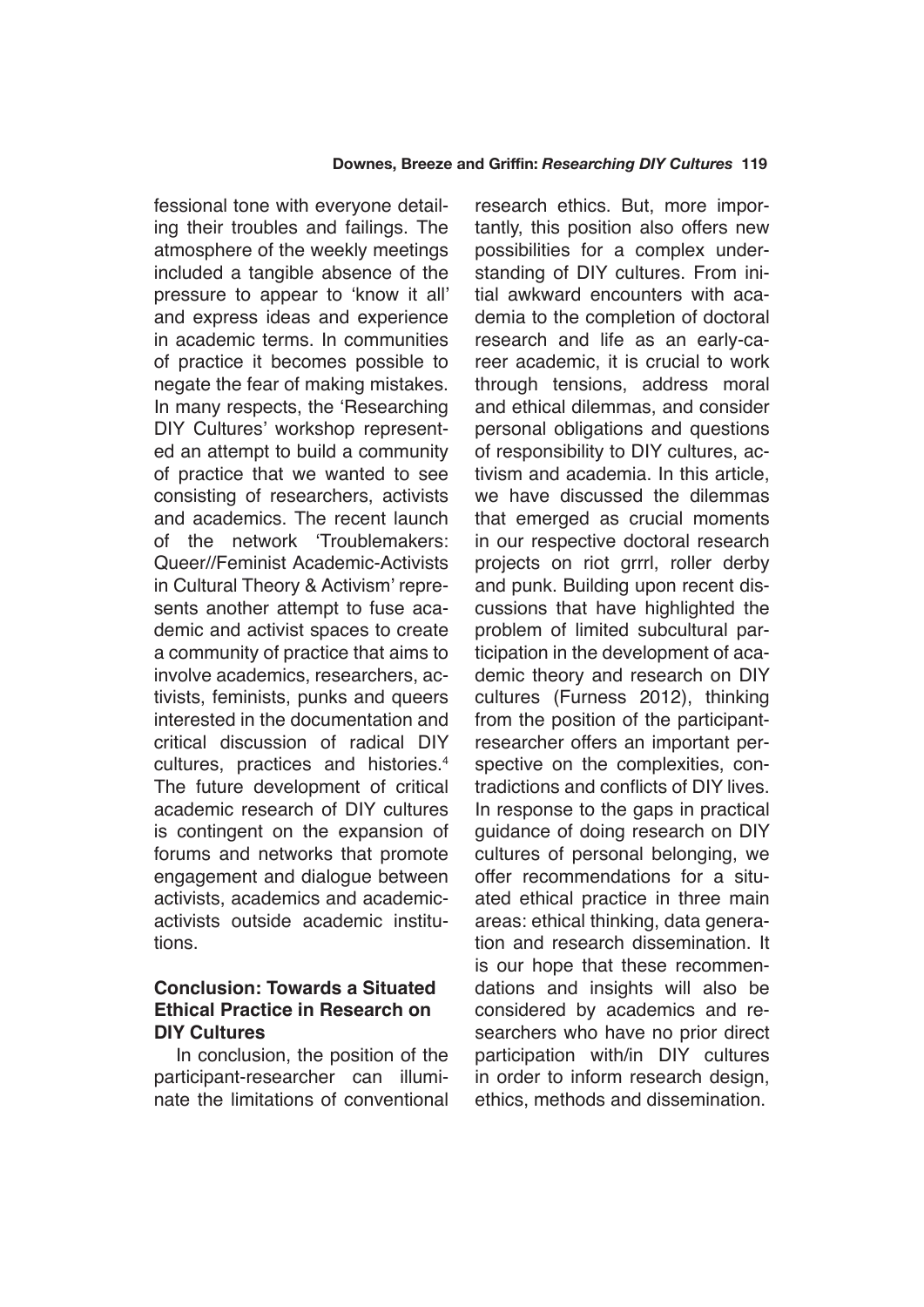Firstly, participant-researchers who are carrying out research with/ in DIY cultures and communities of personal and political belonging can feel they have more distinct obligations and responsibilities to their chosen DIY culture. This has led us to adapt conventional ethical practices to suit the DIY cultures being studied. For instance, this may involve re-consideration of pseudonyms, learning to become an 'ethical friend', finding new ways to negotiate informed consent and developing strategies to cope with affective impacts, unanticipated conflicts and the sudden breakdown of DIY projects and collectives. Secondly, the participant-researcher may also struggle to feel comfortable with using conventional data collection methods, such as field notes and semi-structured interviews, to construct academic knowledge about DIY cultures. More productive data generation methods build upon what DIY cultures already do or would aspire to do. For instance, research projects that facilitate the self-representation of DIY cultures in film, fanzines, art, music, archives, exhibitions and events can generate vast amounts of data focused on how DIY cultures struggle to make sense of their practices. Finally, DIY cultures need to be recognised within a legacy of radical theorisation of everyday experiences of power, inequality and resistance. Therefore, academic knowledge of DIY cultures needs to engage with DIY cultures to disseminate and discuss theory and research. Communities of practice are crucial ways in which participant-researchers alongside researchers, academics, activists, punks, feminists and queers (and many more) can change the ways in which we understand DIY cultures to produce research and theory that is critical, complex and contradictory. Therefore we crave theory and research that is closer to the energetic, chaotic and ramshackle worlds that excited us all in the first place.

#### **Endnotes**

- <sup>1</sup> Correspondence to Julia Downes, School of Applied Social Sciences, Elvet Riverside 2, Durham University, Durham, DH1 3JT, Email: [julia.downes@durham.](mailto:julia.downes@durham.ac.uk) [ac.uk.](mailto:julia.downes@durham.ac.uk)
- <sup>2</sup> The discussion was recorded, archived and is available to stream and download for free: <http://archive.org/details/riotlady>.
- <sup>3</sup> For more information on the FemJoy group at the University of Edinburgh, see [http://femreadinggroupjoy.wordpress.](http://femreadinggroupjoy.wordpress.com) [com.](http://femreadinggroupjoy.wordpress.com)
- <sup>4</sup> For more information on Troublemakers, see <http://wp.me/p1d4dR-aM>.

## **Acknowledgements**

We all want to acknowledge our respective institutions and funding bodies for the opportunity to do our research. In particular, Julia Downes would like to thank the troublemakers who struggle to create and understand DIY queer feminist culture and Maddie Breeze would like to thank all the NSOs, referees and skaters that make roller derby pos-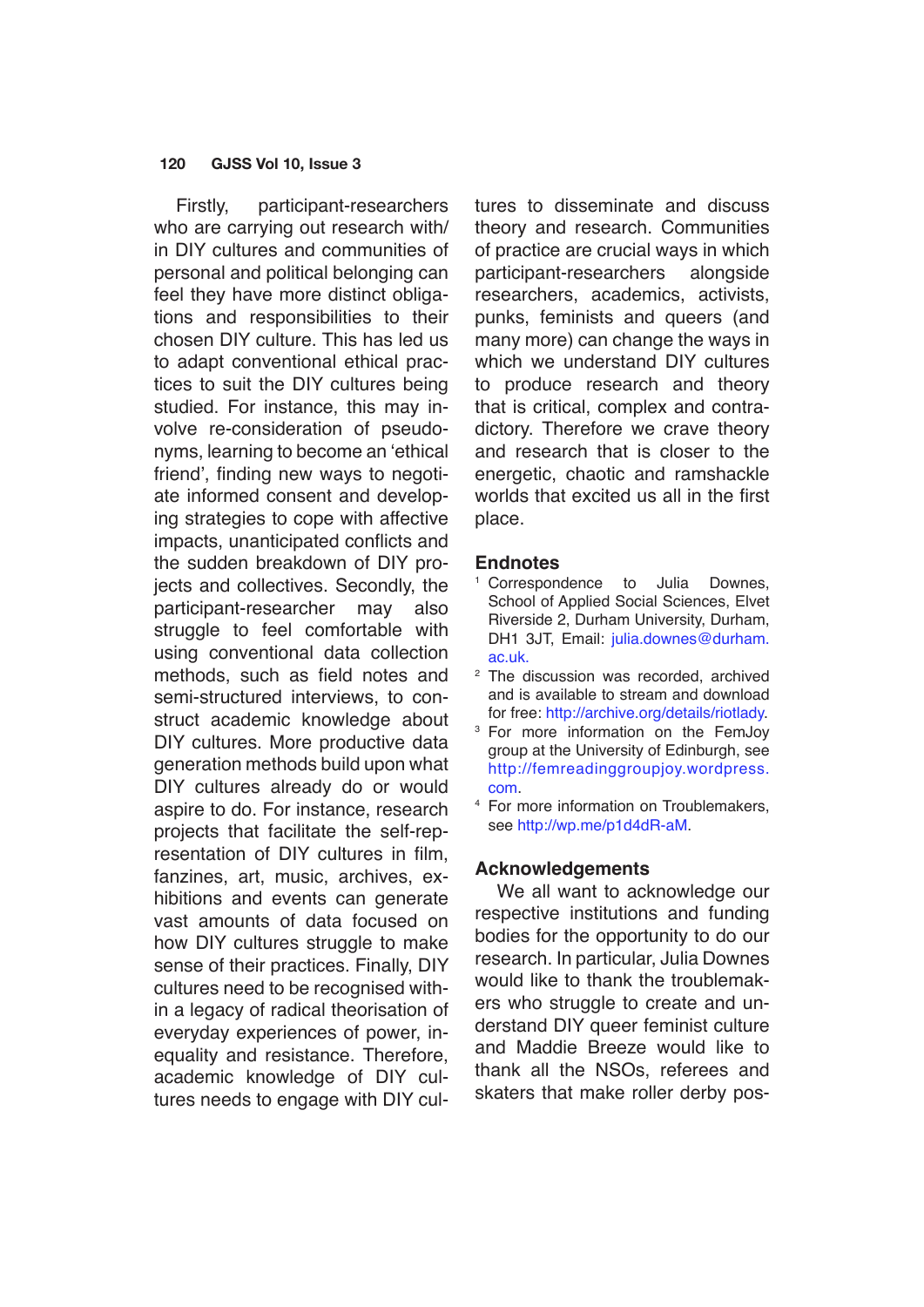#### **Downes, Breeze and Griffin:** *Researching DIY Cultures* **121**

sible and especially those who participated in her doctoral research. Naomi Griffin would like to thank all those involved in the North East DIY punk scene, particularly those who have taken the time to talk to her for her research.

## **References**

- Browne, Kath. 2003. Negotiations and Fieldworkings: Friendship and Feminist Research. ACME: An International E-Journal for Critical Geographies 2(2): 132–46.
- Carlson, Jennifer. 2010. The Female Significance in All-women's Amateur Roller Derby. Sociology of *Sport Journal* 27(4): 428–40.
- Carlson, Jennifer. 2011. Subjects of Stalled Revolution: A Theoretical Consideration of Contemporary American Femininity. Feminist *Theory* 12(1): 75–91.
- Clark, James J. and Robert Walker. 2011. Research Ethics in Victimization Studies: Widening the Lens. Violence Against Women 17(12): 1489–1508.
- Cresswell, Mark and Helen Spandler. 2012. The Engaged Academic: Academic intellectuals and the psychiatric survivor movement. Social Movement Studies: *Jour*nal of Social, Cultural and Political *Protest* 11(4). Available at: [http://](http://www.tandfonline.com/doi/abs/10.1080/14742837.2012.696821) [www.tandfonline.com/doi/abs/1](http://www.tandfonline.com/doi/abs/10.1080/14742837.2012.696821) [0.1080/14742837.2012.696821](http://www.tandfonline.com/doi/abs/10.1080/14742837.2012.696821). [Accessed 1 December 2012].
- DeLyser, Dydia. 2001. 'Do You Really Live Here?' Thoughts on Insider Research. Geographical Review 91 (1–2): 441–53.
- Downes, Julia. 2008. 'Let Me Hear You Depoliticise My Rhyme': Queer

Feminist Cultural Activisms and Disruptions of Conventional Protest. In Zowie Davy, Julia Downes, Lena Eckert, Natalia Gerodetti, Dario Llinares, Ana Cristina Santos eds. Bound and Unbound: Interdisciplinary Approaches to Genders and Sexualities. Newcastle: Cambridge Scholars Press.

- Downes, Julia. 2009. DIY Queer Feminist (Sub)cultural Resistance in the UK. PhD thesis: University of Leeds. Available online < http:// etheses.whiterose.ac.uk/2383>.
- Downes, Julia. 2012. The Expansion of Punk Rock: Riot Grrrl Challenges to Gender Power Relations in British Indie Music Subcultures. Women's Studies 42 (2): 204–37.
- Driscoll, Catherine. 2002. Girls: Feminine Adolescence in Popular Cul*ture and Cultural Theory*. New York: Columbia University Press
- Driver, Susan. 2007. *Queer Girls and*  Popular Culture: Reading, Resisting, and Creating Media. Peter Lang: New York
- Duncombe, Stephen. 1997. *Notes from*  the Underground: Zines and the Politics of Underground Culture. London: Verso
- Duncombe, Stephen ed. 2002 *Cultural*  Resistance Reader. London & New York: Verso
- Finley, Nancy J. 2010. Skating Femininity: Gender Maneuvering in Women's Roller Derby. *Journal*  of Contemporary Ethnography 39 (4): 359–87.
- Foucault, Michel. 1970. *The Order of*  Things: An Archaeology of the Hu*man Sciences*. London: Tavistock **Publications**
- Furness, Zack ed. 2012. *Punkademics;*  The Basement Show in the Ivory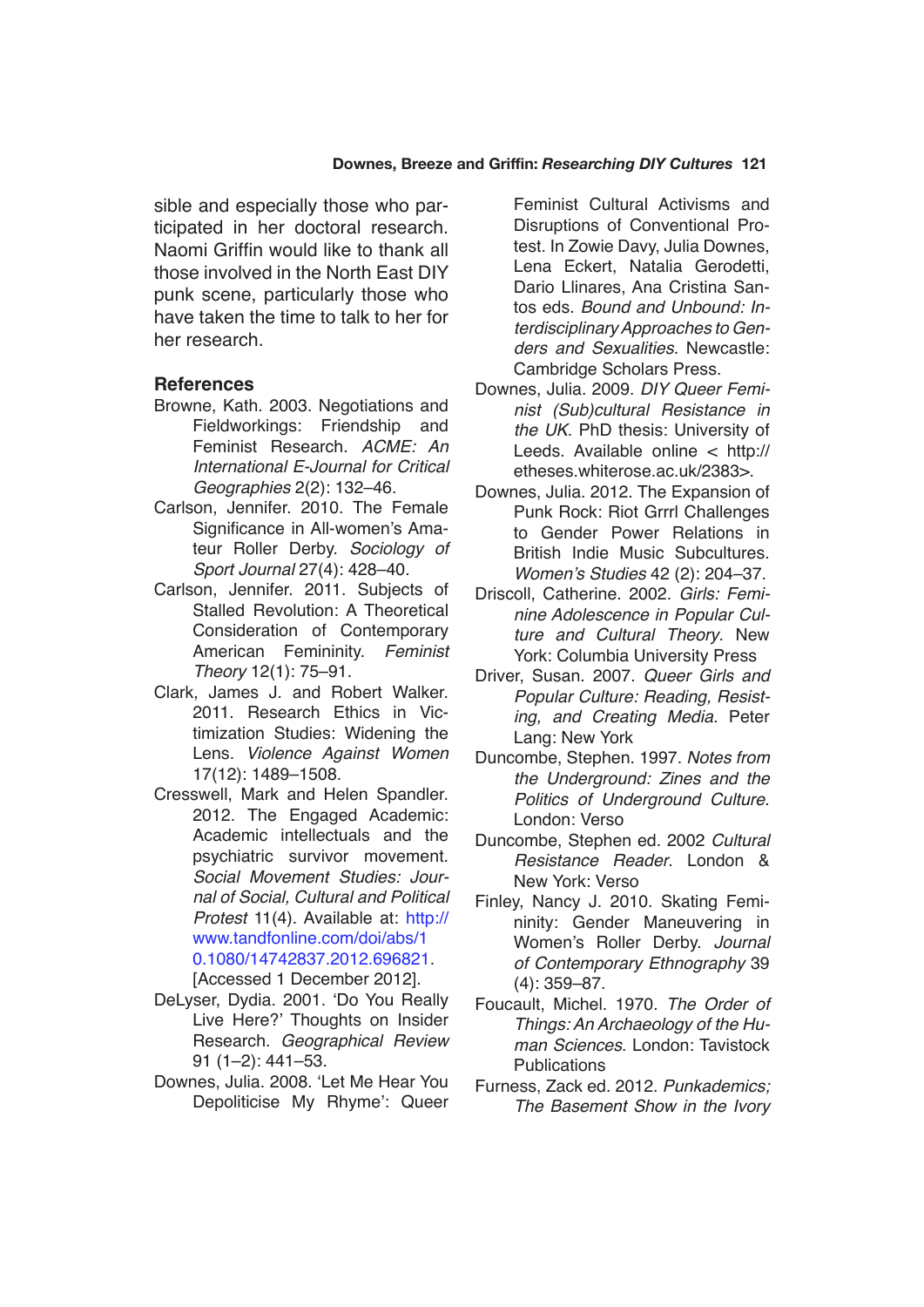Tower. Brooklyn, NY: Minor Compositions

- Gauntlett, David. 2007. Creative Explorations: New Approaches to Identities and Audiences. London: Routledge.
- Haenfler, Ross. 2012. Punk Ethics and the Mega-University. In Zack Furness ed. *Punkademics; The*  Basement Show in the Ivory Tow*er*. Brooklyn, NY: Minor Compositions.
- Halfacree, Keith 2004. 'I Could Only Do Wrong': Academic Research and DIY Culture. In Duncan Fuller and Rob Kitchin eds. Radical Theory/ Critical Praxis: Making a Difference Beyond the Academy? Vernon & Victoria, BC Canada: Praxis (e)Press. Available at: [http://www.](http://www.praxis-epress.org/rtcp/RTCP_Whole.pdf#page=79) [praxis-epress.org/rtcp/RTCP\\_](http://www.praxis-epress.org/rtcp/RTCP_Whole.pdf#page=79) [Whole.pdf#page=79.](http://www.praxis-epress.org/rtcp/RTCP_Whole.pdf#page=79) [Accessed 1 October 2012].
- Halgrave, M. 2010. This is How We Roll. Sunday Herald (February 22 2010). Available at: [http://](http://www.heraldscotland.com/life-style/real-lives/this-is-how-we-roll-1.1008508) [www.heraldscotland.com/life](http://www.heraldscotland.com/life-style/real-lives/this-is-how-we-roll-1.1008508)[style/real-lives/this-is-how-we](http://www.heraldscotland.com/life-style/real-lives/this-is-how-we-roll-1.1008508)[roll-1.1008508.](http://www.heraldscotland.com/life-style/real-lives/this-is-how-we-roll-1.1008508) [Accessed 1 March 2010].
- Hall, Stuart and Tony Jefferson eds. 1976. Resistance Through Rituals: Youth Subcultures in Post-war *Britain*. London: Hutchinson.
- Haraway, Donna. 1988. Situated Knowledges: The Science Question in Feminism and the Privilege of Partial Perspective. Feminist *Studies* 14(3): 575–99.
- Hebdige, Dick. 1979. Subculture: The Meaning of Style. London: Methuen.
- Kearney, Mary Celeste. 2006. *Girls*  Make Media. New York: Routledge.
- Kearney, Mary Celeste. 2009. Coalescing: The Development of Girls' Studies. NWSA Journal 21(1): 1–28.
- Law, John. 2004. After Method: Mess in Social Science Research. Oxon: Routledge.
- Leblanc, Lauraine. 1999. *Pretty in*  Punk: Girls' Gender Resistance in a Boys' Subculture. New Brunswick: Rutgers University Press.
- Leonard, Marion. 1998. Paper Planes: Travelling the New Grrrl Geographies. In Tracy Skelton and Gill Valentine eds. Cool Places: Geog*raphies of Youth Culture*. London: Routledge, pp. 101–118.
- Levinson, M. P. 2010. Accountability to Research Participants: Unresolved Dilemmas and Unravelling Ethics. Ethnography and Educa*tion* 5 (2): 193–207.
- Mahon, Maureen. 2000. The Visible Evidence of Cultural Producers. Annual Review of Anthropology 29: 467–92.
- Marcus, Sara. 2010. Girls to the Front: The True Story of the Riot Grrrl Revolution. New York: HarpersCollins.
- McKay, George ed. 1998. DiY Culture: *Party and Protest in Nineties Britain*. London: Verso.
- McRobbie, Angela. 1980. Settling Accounts with Subcultures: A Feminist Critique. Screen Education 34(1): 37–49.
- McRobbie, Angela and Jenny Garber. 1976. Girls and Subcultures. In Stuart Hall and Tony Jefferson eds. Resistance through Rituals: Youth Subcultures in Post-War Britain. London: Harper Collins Academic.
- Mol, Anne Marie. 2002. The Body Multi-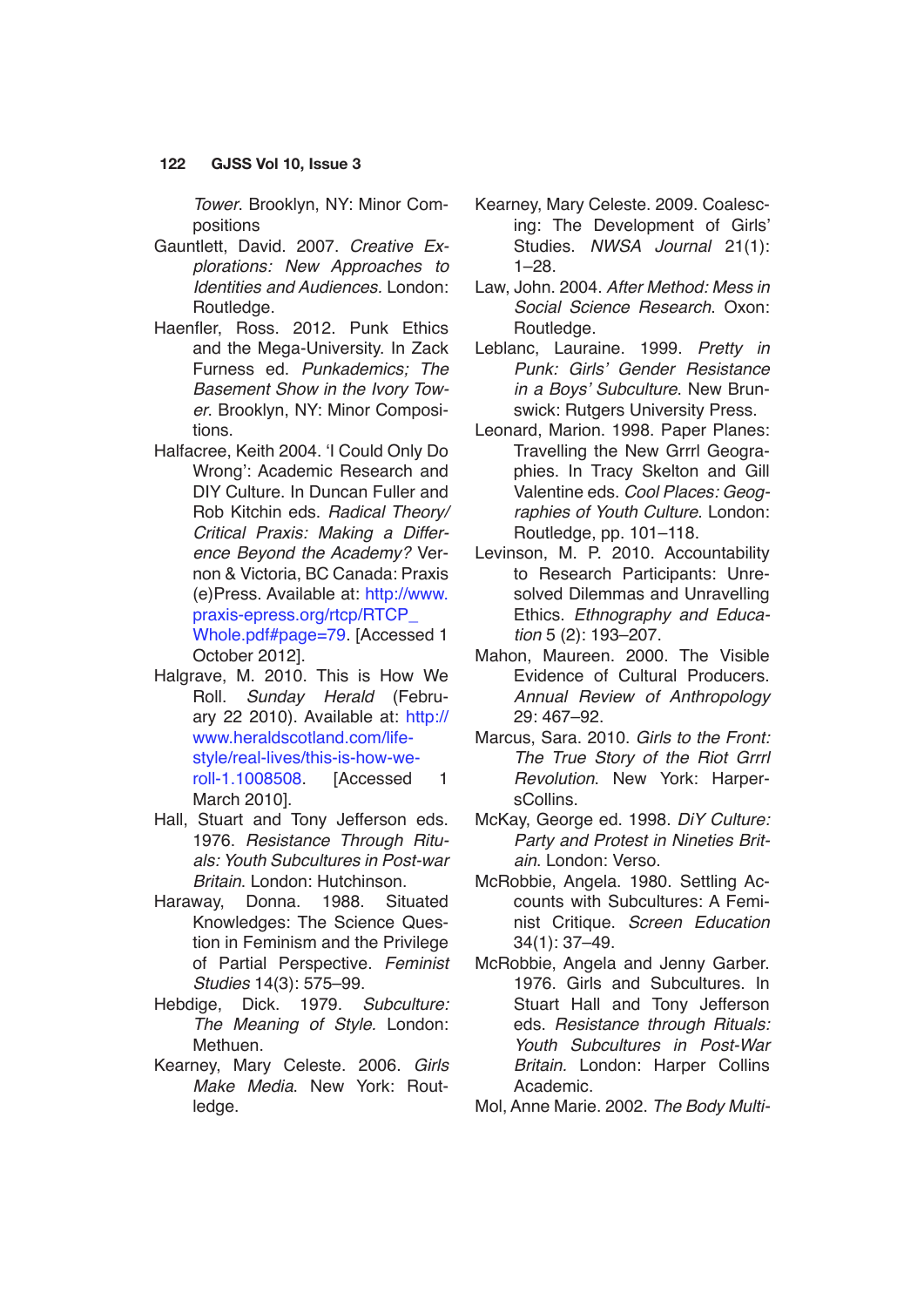#### **Downes, Breeze and Griffin:** *Researching DIY Cultures* **123**

ple: Ontology in Medical Practice. Durham & London: Duke University Press.

- Moore, Ryan. 2007. Friends Don't Let Friends Listen to Corporate Rock: Punk as a Field of Cultural Production. *Journal of Contemporary*  Ethnography 36 (4): 438–74.
- Morris, Anita ed. 2008. Next Wave Cultures: Feminism, Subcultures, Ac*tivism*. London: Routledge.
- Mueller, Carol. 1995. The Organizational Basis of Conflict in Contemporary Feminism. In Myra Marx Ferree and Patricia Yancey Martin eds. Feminist Organizations: Harvest of the New Women's Movement. Philadelphia: Temple University Press.
- Pavlidis, Adele. 2012. From Riot Grrrrls to Roller Derby? Exploring the Relations between Gender, Music and Sport. *Leisure Studies* 31 (2): 165–76.
- Pavlidis, Adele and Simone Fullagar. 2012. Becoming Roller Derby Grrrrls: Exploring the Gendered Play of Affect in Mediated Sport Cultures. International Review for the Sociology of Sport 0(0):1-16.
- Pomerantz, Shauna, Dawn H. Currie and Deirdre M. Kelly. 2004. Sk8er girls: Skateboarders, Girlhood and Feminism in Motion. Women's Studies International Forum 27 (5–6): 547–57.
- Pough, Gwendolyn D. 2004. *Check It*  While I Wreck It: Black Womanhood, Hip-Hop Culture, and the Public Sphere. Northeastern University Press.
- Reddington, Helen. 2007. *The Lost*  Women of Rock Music: Female Musicians of the Punk Era. Alder-

shot: Ashgate.

- Reynolds, Simon and Joy Press. 1995. The Sex Revolts: Gender, Rebellion and Rock n Roll. Cambridge, MA: Harvard University Press.
- Rosenberg, Jessica and Gitana Garofalo. 1998. Riot Grrrl: Revolutions from Within. Signs 23(3): 809-41.
- Sabin, Roger and Teal Triggs eds. 2000. Below Critical Radar: Fanzines and Alternative Comics from 1976 to Now. East Sussex: Codex **Books**
- Schilt, Kristen. 2003. 'I'll Resist with Every Inch and Every Breath': Girls and Zine Making as a Form of Resistance. *Youth & Society* 35 (1): 71–97.
- Schippers, Mimi. 2002. Rockin' Out of the Box: Gender Manoeuvring in Alternative Hard Rock. New Brunswick: Rutgers University.
- SIGJ2 Writing Collective. 2012. What Can We Do? The Challenge of Being New Academics in Neoliberal Universities Antipode 44 (4): 1055–58.
- Spivak, Gayatri Chakravorty. 1988. Can the Subaltern Speak? In Cary Nelson and Larry Grossberg eds. Marxism and the Interpretation of Culture. Chicago: University of Illinois Press.
- Strachan, Robert. 2007. Micro-independent Record Labels in the UK: Discourse, DIY Cultural Production and the Music Industry. Euro*pean Journal of Cultural Studies* 10 (2): 245–65.
- Taylor, Jodie. 2011. The Intimate Insider: Negotiating the Ethics of Friendship When Doing Insider Research. Qualitative Research 11 (1): 3–22.